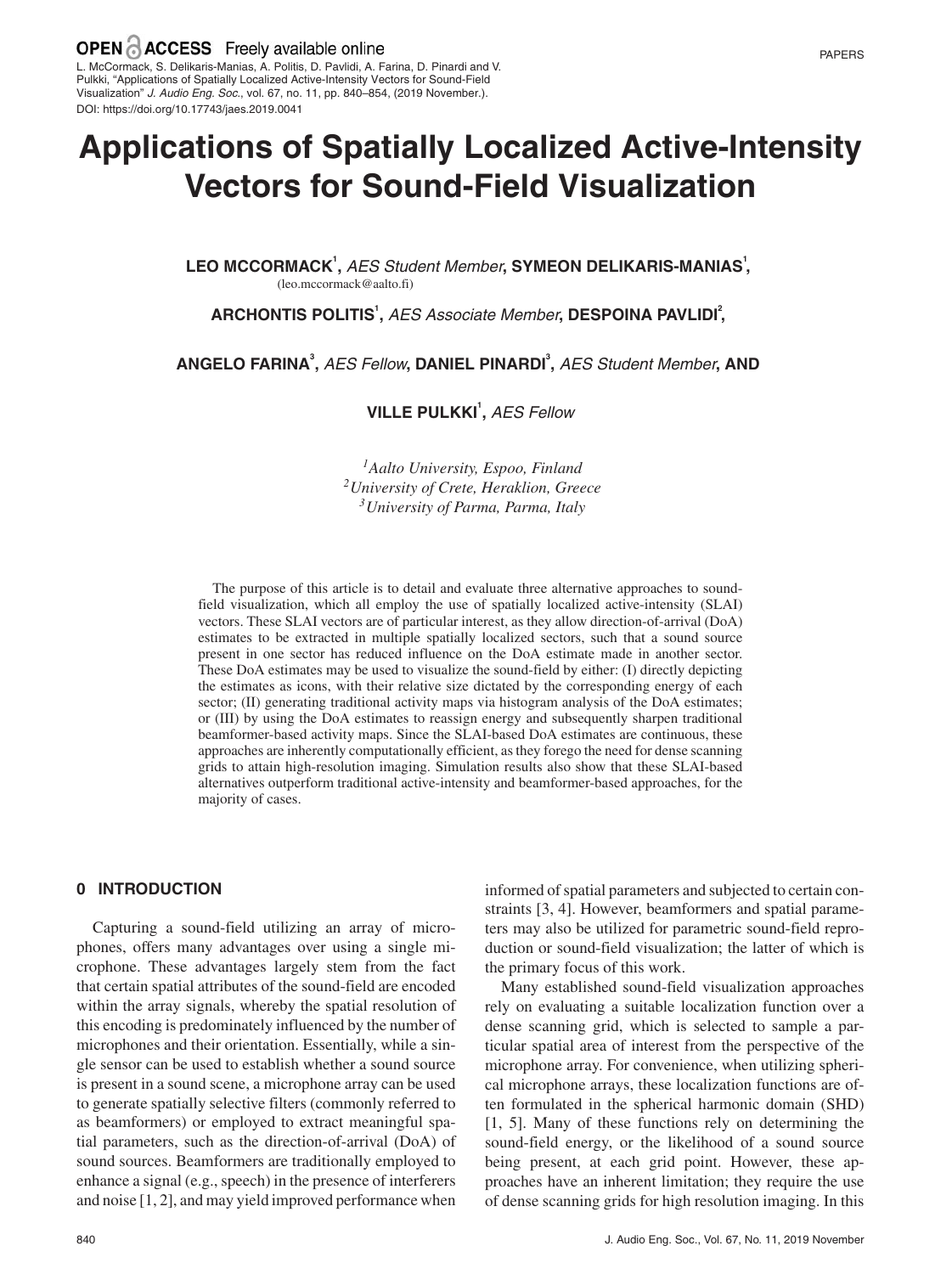article, alternative sound-field visualization approaches are explored, which all utilize SLAI vectors. Essentially, these are active-intensity (AI) vectors [6], which are estimated after the sound-field has been subjected to a directiondependent weighting function. This approach allows for DoA estimation within multiple spatially localized sectors, whereby an estimate in one sector has reduced susceptibility to interferers present in other sectors. Additionally, these DoA estimates are continuous, and as such, they may be quantized to a grid with much higher resolution than that of a practical scanning grid. Once the DoA estimates have been extracted from multiple sectors, sound-field visualization may be subsequently established using one of the following three approaches, which are detailed and evaluated in this work:

- I) Directly depicting the estimates as icons, with their relative size dictated by the corresponding energy of each sector [7].
- II) Generating traditional activity maps via histogram analysis of the DoA estimates [8, 9].
- III) Using the DoA estimates to reassign energy and subsequently sharpen traditional beamformer-based activity maps [10].

This article provides background on SHD processing, traditional sound-field visualization approaches, and SLAI vectors (Sec. 1). It goes on to explain how array signals may be spatially encoded into the SHD (Sec. 2). Following this, Secs. 3 and 4 detail how the AI and SLAI vectors may be obtained in the SHD, respectively. Sec. 5 explores the three aforementioned approaches to sound-field visualization, employing the DoA estimates extracted from multiple SLAI vectors. This is followed by an evaluation of the approaches in Sec. 6 and conclusions, which are provided in Sec. 7.

### **1 BACKGROUND**

## **1.1 Spatially Encoding Microphone Array Signals into Spherical Harmonic Signals**

It is possible to derive spatial parameters and generate beamformers using microphone array signals directly. However, this approach tends to lead to algorithms being tailored for a specific array, as the array specifications become an integral part of the algorithms [11]. Therefore, a more flexible approach is to first transform the microphone array signals into an array-independent domain. This is popularly achieved by decomposing the sound-field into orthonormal basis functions around the unit sphere, via a spherical harmonic transform (SHT) [1]. Essentially, by spatially encoding the microphone array signals into spherical harmonic (SH) signals (also known as Ambisonic [12] or B-Format signals), the array specifications are largely abstracted away from the algorithms that utilize them.

There are two main approaches for performing this transform. In the case of spherical and cylindrical arrays with phase-matched sensors, analytical solutions are available [13, 14] that describe how plane waves interact with the array at specific frequencies. These formulae take into account certain physical aspects of the array design, such as its radius and whether it has an open or rigid baffle construction. However, for atypical microphone array shapes and/or mismatched sensors, for which no analytical solution can be easily derived, the more generalized measurement-based approach is more appropriate. This method requires the measurement of impulse responses (IRs) for many directions on the surface of the array, in order to derive suitable encoding filters [15–19].

#### **1.2 Sound-Field Visualization in the SHD**

Today, there are a multitude of algorithms formulated in the SHD, with many spatial audio systems relying on beamforming as a means of reproducing or visualizing a captured sound-field. Regarding the latter function, perhaps the most trivial approach is to steer a beamformer and determine its energy in multiple directions that surround a particular spatial area of interest; an approach commonly referred to as scanning beamforming. This direction-dependent beamformer energy may then be presented as a 2-dimensional image with a suitable color gradient, often described as an activity map, which is a convenient representation for depicting the relative acoustical energy for multiple directions. Bright spots in the activity map infer directions with potential sound sources and/or reflections, which may be extracted numerically via peak-finding. Naturally, this approach is only precise to the degree of separation between the scanning grid directions, and thus, the computational requirements can be significant when high precision is required.

One popular beamformer is based on a Plane-wave Decomposition (PWD) approach, whereby spherical harmonics for certain directions on the sphere are used as the beamforming weights [20, 21]. However, this approach is inherently limited by the spatial resolution of the input signals, which can often be insufficient at lower orders and result in blurred activity maps. Alternatively, signal-dependent beamformers, such as the Minimum-variance Distortionless Response (MVDR) algorithm, can yield improved spatial selectivity by adaptively placing nulls towards interferers. However, in general, these beamformers require increased computation and can often be susceptible to coherent interferers [22].

Traditional Wiener post-filters, formulated in the SHD [23], may be employed to minimize the incoherent noise present in the beamformer signal that can often result in cleaner activity maps. Other post-filters, such as the Cross-Pattern Coherence (CroPaC) algorithms [24, 25], are also well suited to the task of improving beamformer performance, especially in reverberant and/or noisy environments. These latter post-filters are also generally straightforward to implement, as they do not impose any assumptions regarding the source or interferers, nor do they require any prior knowledge of the signal or noise statistics. Additionally, one may even directly utilize the energy of CroPaC post-filters for visualization purposes, provided that an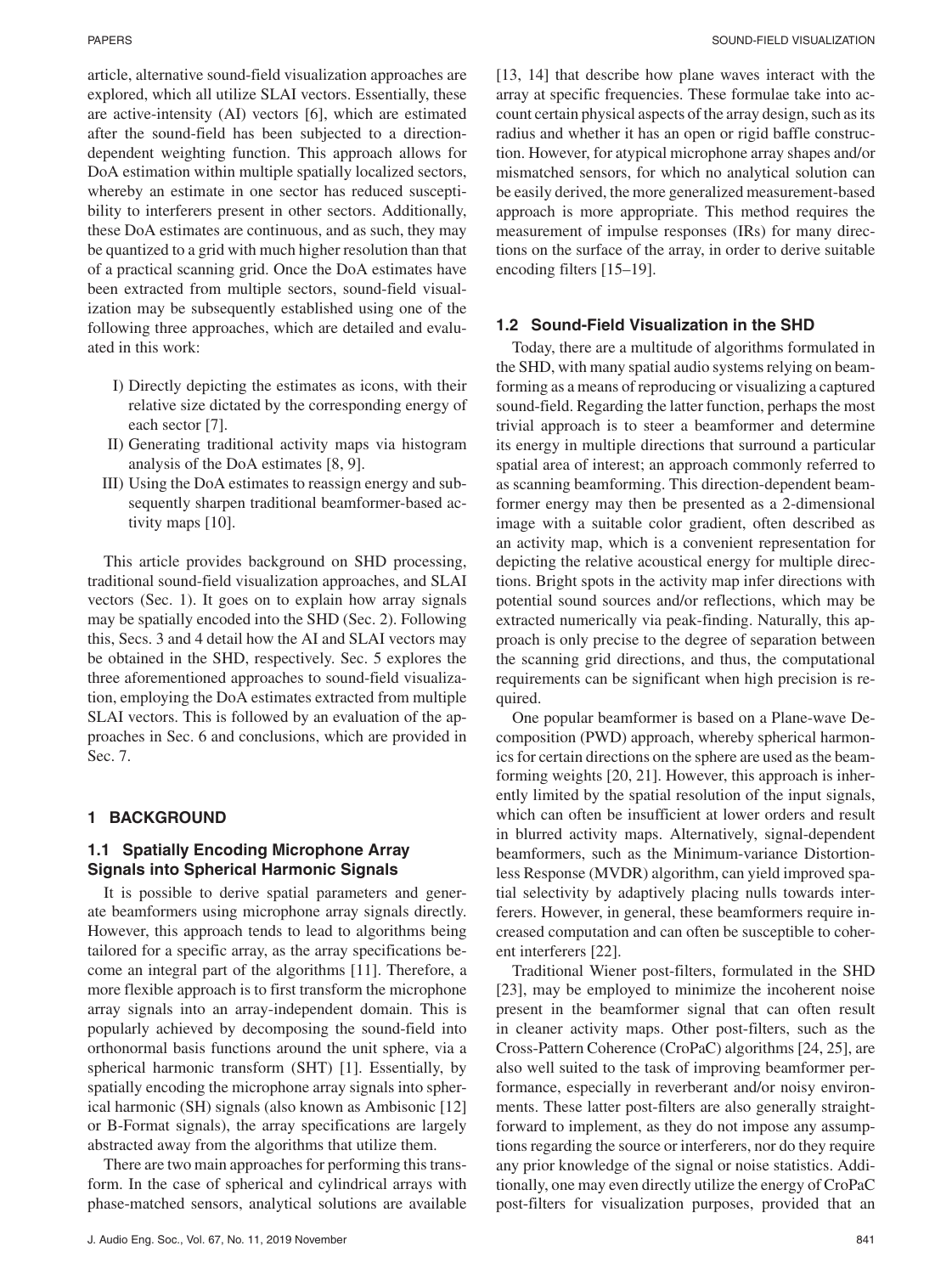additional iterative side-lobe suppression operation is applied [26].

On the other hand, subspace methods, such as MUltiple SIgnal Classification (MUSIC), may also produce highresolution activity maps. Rather than determining beamformer signal energies, these methods operate by ascertaining parameters that correspond to the likelihood of sound sources being located at each scanning direction. However, these approaches typically require source number estimation [27, 28] and can also be sensitive to coherent interferers and reverberation. There also exist other subspace based [29, 14] and maximum likelihood DoA estimators [30, 31], which do not require scanning to estimate the DoAs of multiple sources; however, these approaches generally require increased implementation and computational complexity and are often unsuitable for real-time systems.

#### **1.3 DoA Estimation Based on SLAI Vectors**

One alternative approach to DoA estimation is to utilize the active-intensity (AI) vector [6], which describes the flow of acoustical energy. By making the assumption that the direction opposite to this energy flow is the DoA of a sound source, the approach represents a more computationally efficient option when compared to the traditional activity map and peak-finding based alternatives [32–34, 20, 35]. Furthermore, these DoA estimates are continuous, and thus they may be quantized to a grid of much higher point density than that of a practical beamforming or subspace scanning grid.

Due to the relation between the AI vector and the perceived DoA during sound-field reproduction, it became the predominant spatial parameter for the spatial audio coding and reproduction framework, Directional Audio Coding (DirAC) [36, 37]. However, it was found that for scenarios where multiple sound sources overlap in both time and frequency, the flow of energy would propagate from a direction in-between the sources. Therefore, DirAC has since been generalized to take advantage of the increased spatial resolution of higher-order SH signals, introducing the concept of SLAI vectors in [38, 39]. This higher-order DirAC formulation extracts a separate DoA estimate at spatially selective sectors surrounding multiple directions on the sphere, through beamforming operations in the SHD. Provided that sound sources are located in their own individual sector, this approach has been shown to be more robust for reproduction purposes, subsequently resulting in higher perceived spatial accuracy. The theoretical properties of SLAI for reference sound-field conditions were further analyzed in [40].

## **1.4 Sound-Field Visualization Utilizing SLAI-Based DoA Estimates**

More recently, the SLAI approach has been explored for computationally efficient sound-field visualization, which is the main point of interest for this work. SLAI-based sound-field visualization can be attained in a variety of ways. One approach being to directly represent the sector DoA estimates at multiple frequencies as different-colored icons, with their relative size determined by the corresponding sector energies [7]. This approach relies on fewer computational resources, when compared to many traditional activity map alternatives, and has the added benefit of being able to depict estimates for multiple frequencies, simultaneously. The main downside being that the physical extent of a sound source becomes more ambiguous, as one may infer that a cluster of icons corresponds to a single large source, rather than several point-like sources, or vice versa.

Alternatively, by performing histogram analysis on the estimated DoAs, with a sufficiently long temporal window, one may also generate more traditional activity maps [8, 9]; an approach which still retains much of the computational benefits granted by the SLAI approach.

The SLAI approach may also be employed to sharpen traditional beamformer-based activity maps by reassigning the beamformer energies based on the corresponding DoA estimates for each grid point [10]. This beamformer energy may then be accumulated and quantized to a grid of much higher resolution than that of the scanning grid, resulting in a sharper image. In the trivial case of a single point source in a free-field, the beamformer energy for all scanning grid directions would be reassigned to the true source direction.

#### **2 SPATIAL ENCODING**

Before expanding upon the SLAI formulations, and the subsequent steps required for sound-field visualization, the microphone array signals must first be spatially encoded into the SHD. Since this encoding is frequency-dependent, the microphone array signals **x**(*t*) must first be transformed into the time-frequency domain  $\hat{\mathbf{x}}(t, f)$  by means of either a short-time Fourier transform (STFT) or perfect reconstruction filterbank, where *t* and *f* refer to the down-sampled time and frequency indices, respectively.

#### **2.1 Encoding Based on Analytical Solutions**

Consider a spherical array, denoted with Q microphones at  $\Omega_q = (\theta, \phi, r)$  locations, where  $\theta \in [-\pi/2, \pi/2]$  denotes the elevation angle,  $\phi \in [-\pi, \pi]$  the azimuthal angle and *r* the radius. A SHT may then be employed to convert the array signals,  $\hat{\mathbf{x}} \in \mathbb{C}^{\mathcal{Q} \times 1}$ , into a set of SH signals for each frequency band. The accuracy of this conversion depends on the microphone distribution on the surface of the array, the type of the array, and the radius [1]. The total number of microphones defines the highest order of SH signals *L* that can be estimated. Please note that the frequency and time indices are omitted for the brevity of notation.

The SH signals can be estimated as

$$
s = W\hat{x},\tag{1}
$$

where

$$
\mathbf{s} = [s_{00}, s_{1(-1)}, s_{10}, \dots, s_{L(L-1)}, s_{LL}]^{\mathrm{T}} \in \mathbb{C}^{(L+1)^2 \times 1},\tag{2}
$$

are the SH signals and  $\mathbf{W} \in \mathbb{C}^{(L+1)^2 \times Q}$  is a frequencydependent spatial encoding matrix defined as

$$
\mathbf{W} = \mathbf{W}_l \mathbf{Y}_e,\tag{3}
$$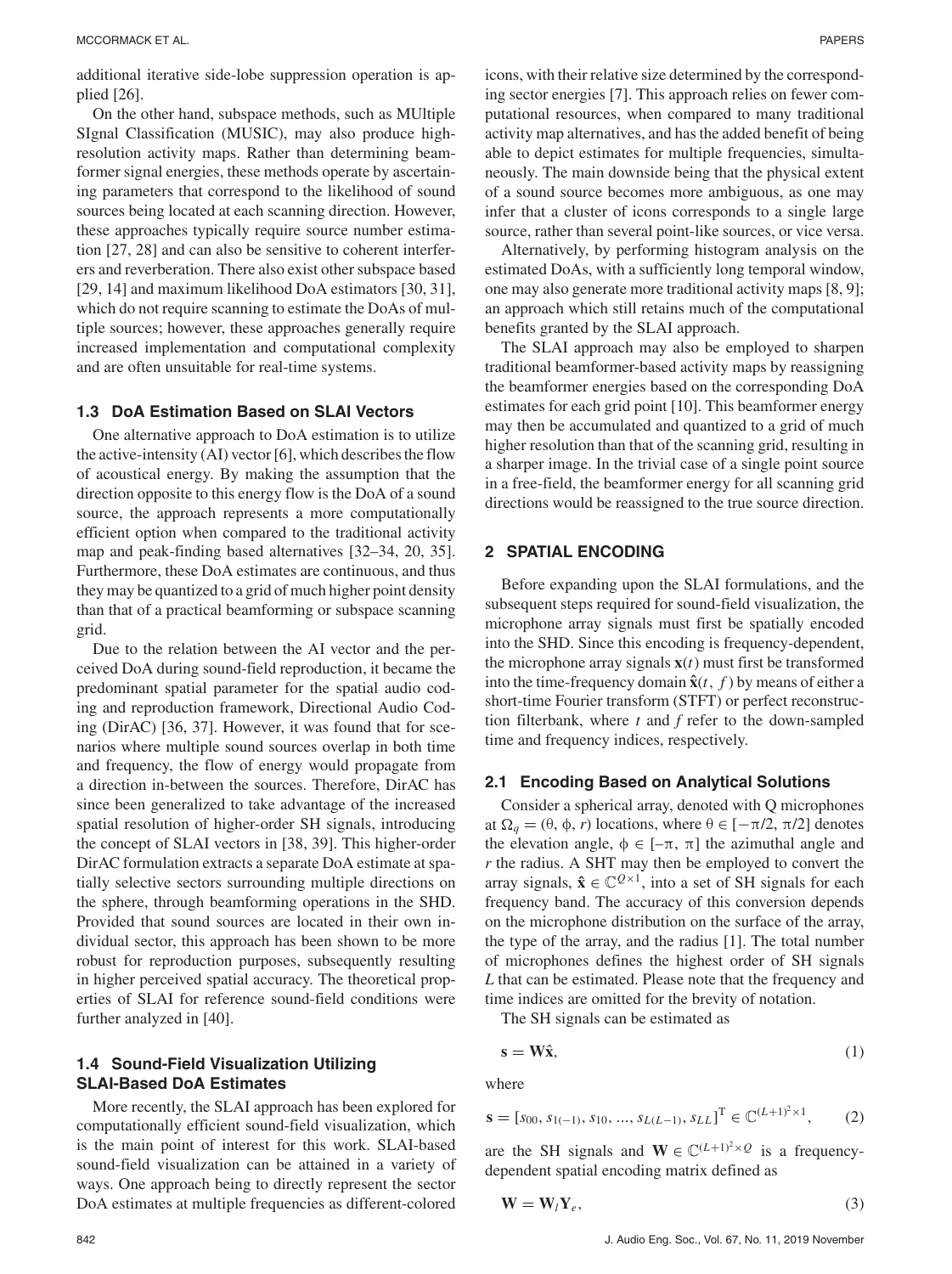where  $Y_e \in \mathbb{R}^{(L+1)^2 \times Q}$  is the SH encoding matrix, which estimates the pressure on the surface of the sphere and  $W_l \in$  $\mathbb{C}^{(L+1)^2 \times (L+1)^2}$  is an equalization matrix that eliminates the effect of the sphere itself.

The frequency-independent SH encoding matrix can be calculated as

$$
\mathbf{Y}_e = \begin{cases} \frac{1}{Q} \mathbf{Y}^{\mathrm{T}} & \text{uniform} \\ \mathbf{Y}^{\dagger} = (\mathbf{Y}^{\mathrm{T}} \mathbf{Y})^{-1} \mathbf{Y}^{\mathrm{T}} & \text{non-uniform,} \end{cases}
$$
(4)

where † denotes the Moore-Penrose pseudo-inverse operation and  $Y \in \mathbb{R}^{\mathcal{Q} \times (L+1)^2}$  is a matrix containing SHs weights for each microphone direction

$$
\mathbf{Y}(\Omega_q) = \begin{bmatrix} Y_{00}(\Omega_1) & Y_{1(-1)}(\Omega_1) & \dots & Y_{LL}(\Omega_1) \\ Y_{00}(\Omega_2) & Y_{1(-1)}(\Omega_2) & \dots & Y_{LL}(\Omega_2) \\ Y_{00}(\Omega_3) & Y_{1(-1)}(\Omega_3) & \dots & Y_{LL}(\Omega_3) \\ \vdots & \vdots & \vdots & \vdots \\ Y_{00}(\Omega_Q) & Y_{1(-1)}(\Omega_Q) & \dots & Y_{LL}(\Omega_Q) \end{bmatrix}, (5)
$$

where *Ylm* are the individual real-valued SHs of order *l* ≥ 0, degree *m* ∈ [− *l*, *l*] and microphone direction  $\Omega_q$ . This double SH indexing (*l*, *m*) may also be expressed by the single index  $k = l^2 + l + m + 1$ , which is referred to as the Ambisonic Channel Number (ACN) in Ambisonics literature.

The equalization matrix can be defined as

$$
\mathbf{W}_l = \text{diag}\{ [w_0, w_1, w_1, w_1, \dots, w_L] \},\tag{6}
$$

where  $w_l$  are order-dependent and frequency-dependent equalization weights, which are the inverse of the theoretical modal coefficients *bl*

$$
w_l = \frac{1}{b_l},\tag{7}
$$

which take into account whether the array construction is open or rigid and the directivity of the sensors (e.g., cardioid or omnidirectional). In the case of a rigid baffle construction, these modal coefficients can also take into consideration the frequency-dependent acoustical admittance of the surface of the array and also the distance between the surface of the array and the microphones in order to cater for cases in which the microphones protrude from the surface of the array. For more details on calculating these modal coefficients, the reader is directed to [13, 14].

However, the problem with directly inverting the modal coefficients in Eq. (7) is that the internal noise of the sensors can be amplified significantly in practice, especially at low frequencies and higher orders. Therefore, a regularized inversion is often more preferable, such as the Tikhonov approach [15]

$$
w_l = \frac{1}{b_l} \frac{|b_l|^2}{|b_l|^2 + \lambda^2},\tag{8}
$$

where  $\lambda$  is a regularization parameter that influences the sensor noise amplification, allowing the user to make a compromise between the accuracy of the transformation and the increase in sensor noise. For details on some alternative options for regularization and for calculating the

equalization matrix  $W_l$ , the reader is referred to [15, 41–43, 21, 44].

## **2.2 Arbitrary Encoding via Impulse Response Measurements**

The theoretical encoding approach is a convenient means of extracting SH signals from microphone arrays, provided that they employ phase-matched sensors in a spherical or cylindrical arrangement. However, analytical scattering solutions for other geometries do not exist [13], and the assumption that the array utilizes phase-matched sensors may not always be met. Therefore, in these cases, array response measurements in free-field environments for several directions around the array must be obtained in order to derive a suitable spatial encoding matrix. Such proposed solutions are based on a regularized least-squares inversion of the array responses in the space domain [15, 18] or the SHD [16], based on a weighted singular value decomposition [17], or a quadratically constrained least-squares solution [19].

## **3 ACTIVE-INTENSITY VECTOR ESTIMATION**

The AI vector can be estimated from the zeroth and first-order SH signals, which represent the pressure and pressure-gradient signals, respectively [6]. The DoA and the diffuseness estimates can then be derived utilizing the AI vector and the energy density at the recording point. Estimating these parameters in such a manner represents a computationally efficient and convenient means of acquiring information, utilized historically by DirAC for parametric reproduction purposes [36].

The AI vector can be estimated as [6]

$$
\mathbf{i}_a = \Re[p\mathbf{u}^*],\tag{9}
$$

where  $\Re$  denotes the real operator;  $*$  denotes the complex conjugate operator; *p* is the sound pressure, estimated as the omnidirectional signal  $p \simeq s_{00}$ ; and **u** is the particle velocity, which can be estimated using the pressure gradient signals [45], assuming that the sound sources are received as planewaves,  $as<sup>1</sup>$ 

$$
\mathbf{u} \simeq -\frac{1}{\rho_0 c \sqrt{3}} \begin{bmatrix} \mathbf{s}_{11} \\ \mathbf{s}_{1(-1)} \\ \mathbf{s}_{10} \end{bmatrix},\tag{10}
$$

where  $\rho_0$  is the mean density of the medium and *c* is the speed of sound.

The DoA estimate  $\gamma$  is assumed to be in the opposite direction to the AI vector

$$
\gamma_{\text{DoA}}(\theta,\phi) = -\frac{\mathbf{i}_a}{||\mathbf{i}_a||}.\tag{11}
$$

This approach provides one estimate of the DoA per time and frequency index, which becomes problematic when multiple sound sources have similar spectral content and are active simultaneously. This is because in these scenarios,

<sup>&</sup>lt;sup>1</sup> Assuming ortho-normalized (N3D) real SHs with ACN in-Assuming ortho-normalized (N3D) real SHs with ACN indexing. Omit the  $1/\sqrt{3}$  term if using the semi-normalized (SN3D) convention.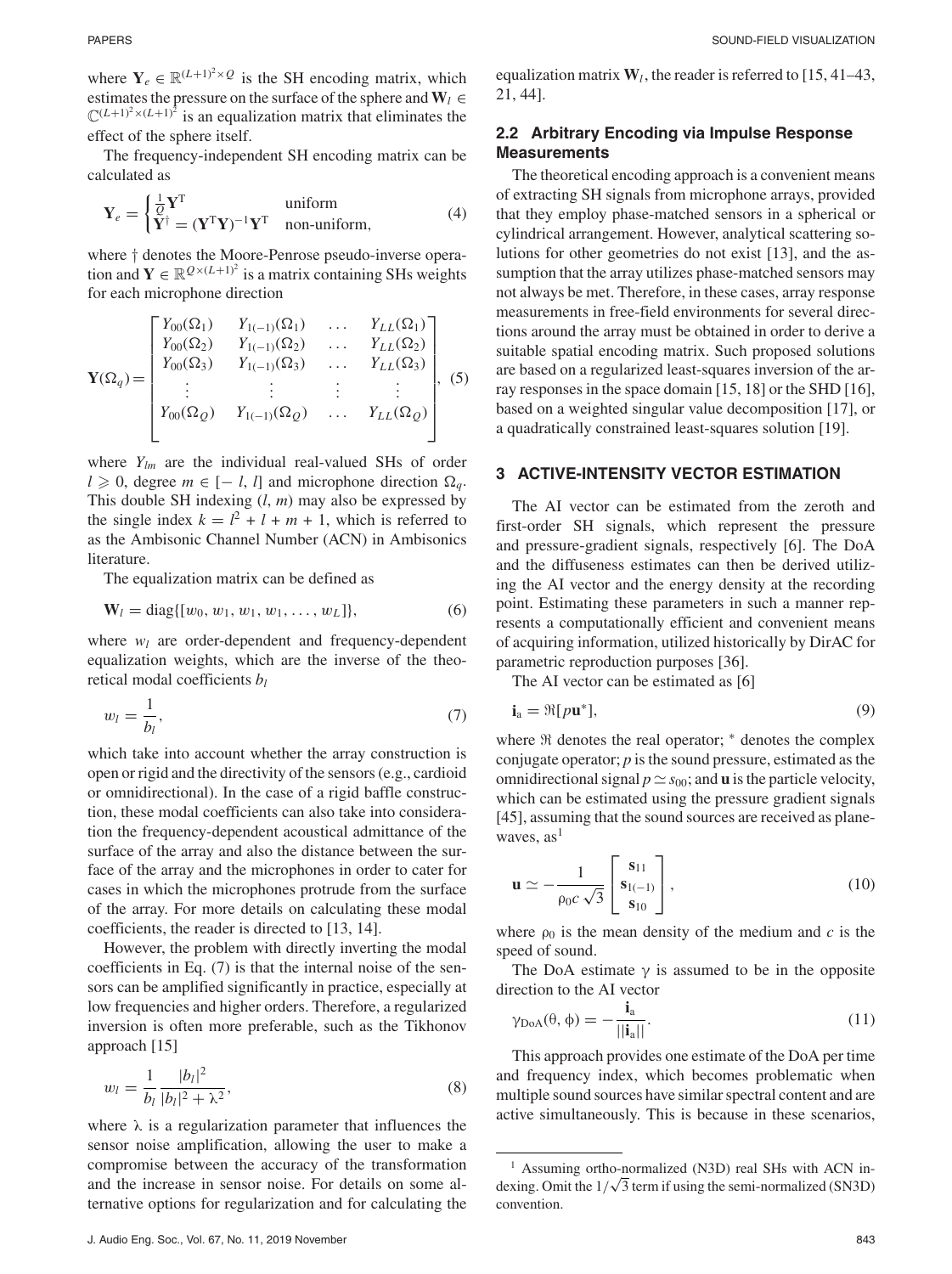the DoA estimate will oscillate between the different sound source directions. Furthermore, in stationary sound-fields, and with sufficiently long temporal observation windows, the AI DoA Eq. (11) is stable but points to a spatial weighted average of the individual source DoAs, with the weights dependent on the cross-correlation between the source signals [46].

## **4 SPATIALLY LOCALIZED ACTIVE-INTENSITY**

The above relations show that sound-field analysis based on the AI vector does not require signals of order higher than one. The SLAI-based analysis exploits the fact that if SH signals of order  $L > 1$  are available, then the soundfield may be weighted directionally before the AI vector is estimated. The simple principle of the SLAI is to compute the normal AI vector after a directional weighting has been applied to the sound-field. This approach preserves contributions from the region of interest, hereby referred to as a *sector*, while attenuating contributions from outside that region. This directional weighting  $w(\Omega)$  is in essence a beamformer with its main lobe oriented towards the center of the sector, and with its beamwidth approximately covering the sector area. To compute the AI vector for this sector, one requires the pressure  $p_w$  and velocity  $\mathbf{u}_w$  due to the sound-field weighted by  $w(\Omega)$ , with the SLAI vector calculated in a similar way to Eq. (9) as

$$
\mathbf{i}_{a,w} = \Re[p_w \mathbf{u}_w^*]. \tag{12}
$$

The sector pressure signal is given simply as the sector beamformer  $w(\Omega)$  output, while the sector velocity signals correspond to beampatterns of the following form, as given in [38, 40],

$$
\begin{bmatrix} w_x(\Omega) \\ w_y(\Omega) \\ w_z(\Omega) \end{bmatrix} = \begin{bmatrix} w(\theta, \phi) \cos \phi \cos \theta \\ w(\theta, \phi) \sin \phi \cos \theta \\ w(\theta, \phi) \sin \theta \end{bmatrix}.
$$
 (13)

This last relationship reveals that the sector velocity beampatterns correspond to the sector beampattern weighted with three orthogonal dipoles.

Assuming that there are higher-order SH signals available  $L > 1$ , the next point of interest is to obtain the sector pressure-velocity signals directly from them. This is performed by means of beamforming matrices computed directly in the SHD and applied to the SH signals, in order to determine the sector signals and, subsequently, the SLAI vector

$$
\begin{bmatrix} p_w \\ \mathbf{u}_w \end{bmatrix} = \mathbf{W}_{p,\mathbf{u}}^{\mathrm{H}} \mathbf{s}.\tag{14}
$$

The following subsections describe various means of calculating this beamforming matrix  $W_{p,u} \in \mathbb{R}^{(L+1)^2 \times 4}$  and also provide some insights into the direction-dependent performance of the DoA estimation.

## **4.1 Sector Design Using SHD Beamformer Patterns**

Beamforming in the SHD is equivalent to applying the SH coefficients **w** of the beampattern  $w(\Omega)$  as a weightand-sum operation on the SH signals

$$
p_w = \mathbf{w}^{\mathrm{H}} \mathbf{s}.\tag{15}
$$

The coefficients for certain beampatterns may be derived analytically and, although the beampatterns do not need to be axisymmetric, this section focuses on axisymmetric beampatterns due to their design simplicity. Axisymmetric patterns may be factorized into a pattern-dependent component and an orientation-dependent component, such that the *k*th term of the coefficient vector **w** is

$$
[\mathbf{w}(\Omega_0)]_k = w_{lm}(\Omega_0) = w_l Y_{lm}(\Omega_0)
$$
\n(16)

where  $\Omega_0$  is the main lobe's orientation. Some useful axisymmetric patterns that are suitable for the analysis are

$$
w_l = \frac{L!L!}{(L+l+1)!(L-l)!}
$$
cardioid (17)

$$
w_l = \frac{1}{(L+1)^2}
$$
 hypercardioid (18)

$$
w_l = \frac{P_l(\cos \kappa_L)}{\sum_{l=0}^{L} (2l+1) P_l(\cos \kappa_L)} \quad \text{max} - r\text{E}
$$
 (19)

where  $P_l$  are the Legendre polynomials and  $\kappa_L$  =  $\cos(2.407/(L + 1.51))$  as given by [47]. Higher-order cardioids are defined here as patterns with a single rear null; hypercardioids are normalized PWD beamformers that attain the maximum directivity factor for a given order; and max-rE are patterns that maximize the length of the intensity vector in a diffuse field.

After the coefficients of the *j*th sector pattern  $w(\Omega_j)$ have been obtained, the sector velocity patterns should be computed. Since they correspond to multiplication of the sector pattern with dipole patterns, their coefficients can be expressed as a linear combination of the coefficients of the sector pattern, as has been shown in [40]. Due to the fixed nature of the dipole patterns, the sector velocity patterns are given by the following relation

$$
\mathbf{w}_i(\Omega_j) = \mathbf{A}_i \mathbf{w}(\Omega_j), \qquad \text{with } i = \{x, y, z\}. \tag{20}
$$

where  $A_i \in \mathbb{R}^{(L+2)^2 \times (L+1)^2}$  are matrices that linearly map the coefficients of the sector and sector velocity patterns. Since the sector velocity patterns are based on the products of both sector and dipoles, their SH order is larger than each of the original patterns and equal to the sum of their orders. Since dipoles are of order  $L = 1$ , the sector velocity patterns are one order higher  $L + 1$  than that of the sector pattern.

The matrices  $A_i$  are independent of the sector pattern and can be pre-computed up to some maximum order of interest [38, 40]. Their detailed derivation and structure is given in [40]. Finally, the beamforming matrix for a single sector oriented at  $\Omega_j$  is

$$
\mathbf{W}_{p,u}(\Omega_j) = [\hat{\mathbf{w}}(\Omega_j), \mathbf{w}_x(\Omega_j), \mathbf{w}_y(\Omega_j), \mathbf{w}_z(\Omega_j)],
$$
 (21)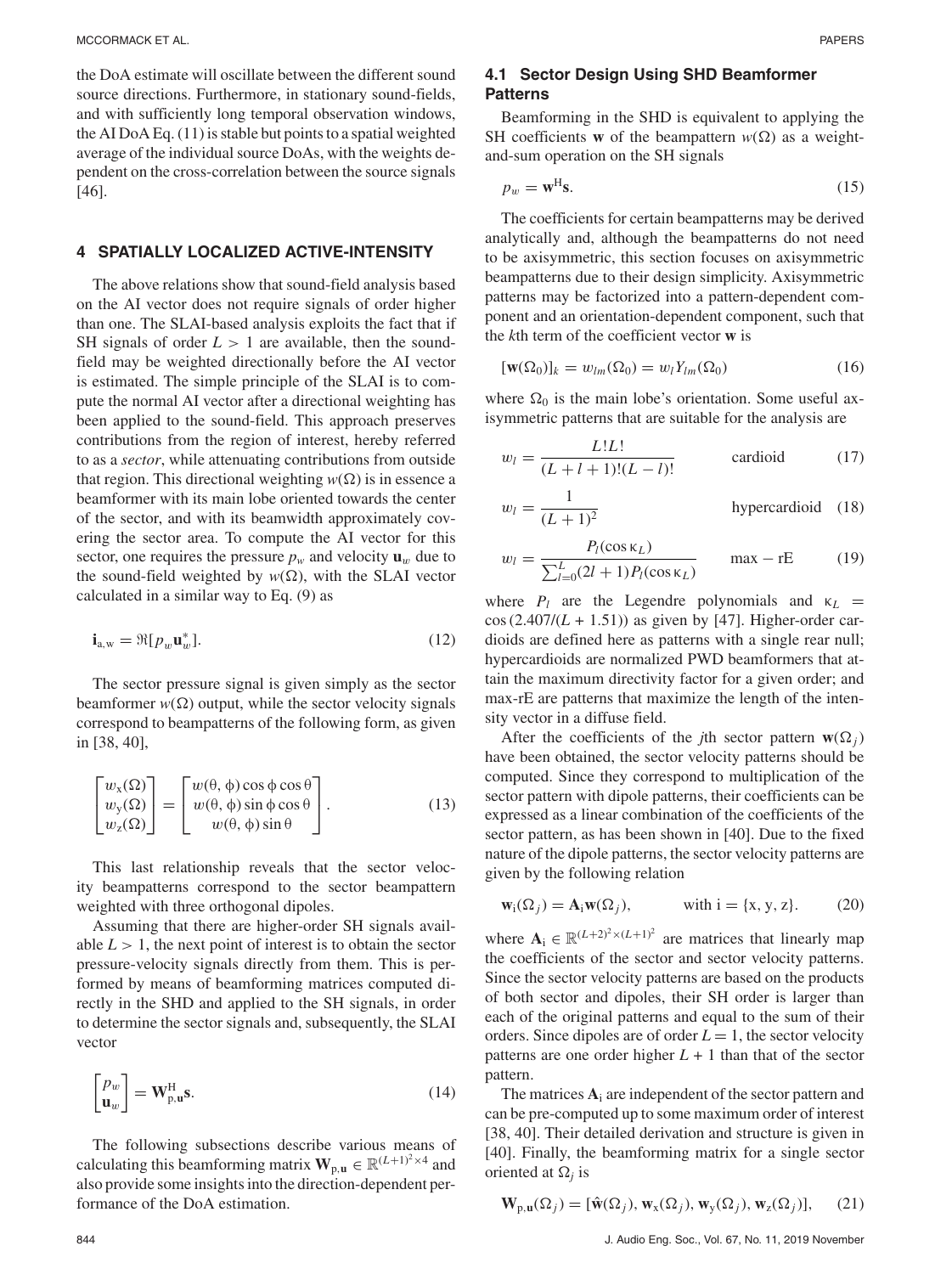# **4.2 Sector Design Based on Arbitrary Directional Functions**

The above SHD-based sector design formulation represents an explicit solution with known properties, and as such, the formulation relies on analytical descriptions of the target sector patterns. One alternative approach, however, is to approximate the sector patterns such that they mimic arbitrary directional functions in a least-squares (LS) sense [7]. This approach may accommodate a wider range of sector designs.

From henceforth, the Vector-Base Amplitude Panning (VBAP) directional function [48] is employed as an example; however, the principles may also be extended to arbitrary functions or other panning methods. As before, the look directions of the sectors are defined at the following points:  $\Omega_j = (\theta_j, \phi_j)$ , for  $j = 1, \ldots, J$ , where *J* is the total number of sectors. The VBAP gains  $\mathbf{g}(\Omega_j) \in \mathbb{R}^{1 \times \Upsilon}$  are then computed for a dense grid of Y points surrounding the sphere, for each of the sector look-directions. These VBAP gain patterns are then imposed onto zeroth and first-order SH patterns  $Y_{p,u}^{(norm)} \in \mathbb{R}^{4 \times \Upsilon}$ , which are evaluated using the same dense grid and normalized such that each component  $max(|\hat{Y}|) = 1$ . The target pressure and velocity patterns  $\mathbf{T}_{p,\mathbf{u}}(\Omega_j) \in \mathbb{R}^{4 \times \Upsilon}$  are then derived as

$$
\mathbf{T}_{p,\mathbf{u}}(\Omega_j) = \mathbf{G}(\Omega_j) \odot \mathbf{Y}_{p,\mathbf{u}}^{(norm)}.
$$
 (22)

where  $\odot$  denotes the Hadamard product, and  $\mathbf{G}(\Omega_j) =$  $[g(\Omega_j);...; g(\Omega_j);] \in \mathbb{R}^{4 \times \Upsilon}$  is a matrix that consists of the VBAP gains replicated for each of the SH components.

The sector beamforming weights may then be approximated in the SHD via a LS regression as

$$
\mathbf{W}_{p,\mathbf{u}}^{(\text{VBAP})}(\Omega_j) = \mathbf{T}_{p,\mathbf{u}}(\Omega_j) \mathbf{Y}_{\text{LS}}^{\dagger},\tag{23}
$$

where  $Y_{LS} \in \mathbb{R}^{(L+1)^2 \times \Upsilon}$  are SHs of order  $L > 1$ . Note that the more intricate the target pattern, the higher the order of SH components are required to sufficiently approximate them.

## **4.3 Directional Bias in the Presence of a Diffuse Field**

In the case of a single source in a free field, a sector's directional analysis will produce the correct DoA, even in situations where the DoA is far outside the look-direction of the sector. The only exception is when the source direction coincides with a null of the sector pattern, in this case the DoA is undefined. However, the presence of interferers and diffuse noise will affect the estimated DoA even for a dominant source. For the fundamental case of a sound-field mixture, consisting of one plane wave source of power  $P_{\text{pw}}$  and a diffuse-field of power  $P_{\text{d}}$ , a simple expression exists for the directional bias, which is detailed in [40]. First, an assumption is made that the plane-wave signal is incident from the DoA  $\Omega_0$ , with the sector directed at  $\Omega_j$ ; the angle between the two is given by α. The direct-to-diffuse ratio  $\Gamma = P_{\text{pw}}/P_d$ , and the magnitude of



Fig. 1 An example of how one might depict the direction-ofarrival (DoA) estimates for multiple frequency bands and sectors utilizing the software implementation described in [7]. The icons for different frequencies are distinguishable by their color, whereas their relative energetic contributions to the sound-field are indicated by their size.

the directional energy at the centroid of the sector pattern  $\mathbb{K} = ||\hat{\mathbf{w}}^{\mathrm{T}}(0, \pi/2)\mathbf{A}_z\mathbf{w}(0, \pi/2)||$ , are calculated for the sector oriented at the top, in order to exploit its axisymmetry and simplify the expression. The directional bias will always tend towards the center of the sector pattern and is given by

$$
\delta(\Gamma, \alpha) = \arcsin\left(\frac{\mathbb{K}\sin\alpha}{4\pi\Delta(\Gamma, \alpha)}\right)
$$
 (24)

where  $\Delta$  is defined as

$$
\Delta(\Gamma, \alpha) = \sqrt{\Gamma^2 w^4(\alpha) + (\mathbb{K}/4\pi)^2 + 2\Gamma(\mathbb{K}/4\pi)w^2(\alpha)\cos\alpha}.
$$
 (25)

This directional bias is illustrated in Sec. 6.1.

## **5 SOUND-FIELD VISUALIZATION UTILIZING DOA ESTIMATES DERIVED FROM SLAI VECTORS**

## **5.1 Approach I: Sound-Field Visualization Based on Directly Depicting the DoA Estimates**

In [7], sound-field visualization based on directly depicting multiple DoA estimates was explored, by employing the generalized SLAI formulation of Eq. (23). The DoA estimates for multiple frequency bands and sectors were depicted using icons of different color, in a similar manner as in [49]. The relative size of the icons were also influenced by the sector energy, such that the DoA estimate that corresponded with the highest sector energy, would be represented by a larger icon; an example is shown in Fig. 1.

This approach to sound-field visualization has a number of benefits when compared to its traditional activity map counterparts. First, it allows the DoA estimates for multiple frequencies to be depicted simultaneously, whereas activity maps are presented over only one specific frequency range at a time. Furthermore, since the DoA estimates are continuous, the method does not rely on dense scanning grids; rather, the estimates can be quantized to the nearest pixel, thus demanding fewer computational resources. The primary downside, however, is that the physical extent of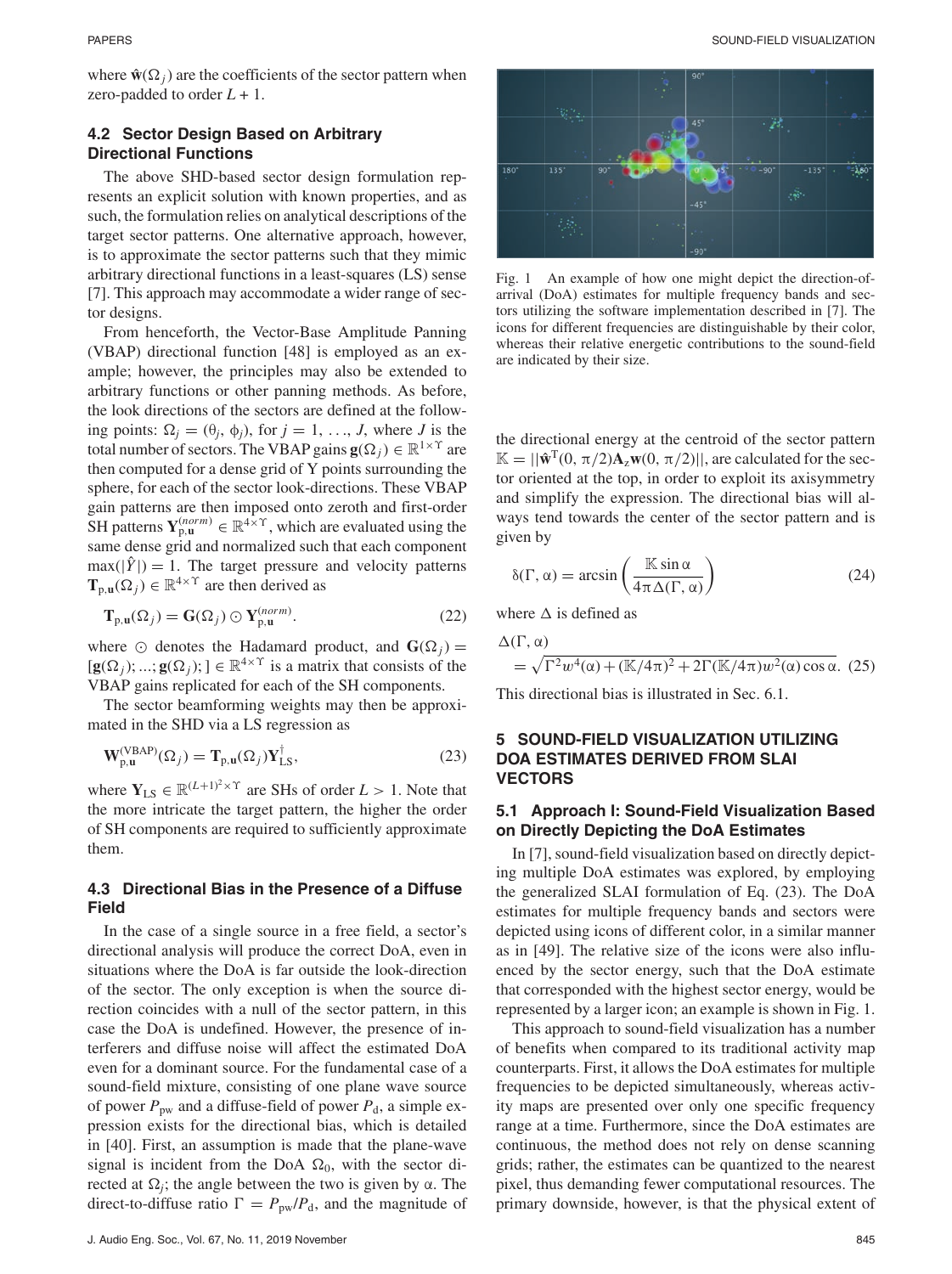

Fig. 2 Histograms of direction-of-arrival (DoA) estimates for a time window of 1 s for two incoherent (top) and two coherent sources (bottom): (a), (d) using first-order signals to obtain the standard active-intensity (AI) vector and subsequent DoA estimate; (b), (e) using Vector-Base Amplitude Panning (VBAP) patterns to generate six uniformly distributed spatially localized active-intensity (SLAI) vectors; (c), (f) using Plane-wave Decomposition (PWD) beamforming uniformly around the array. The true source directions are denoted with crosses.

sound sources becomes more ambiguous. The DoA estimation performance of the generalized formulation of Eq. (23) is evaluated in Secs. 6.1 and 6.2.

## **5.2 Approach II: Generating Activity Maps via Histogram Analysis of DoA Estimates**

The DoA estimates derived from SLAI vectors may also be utilized to generate more traditional activity maps by applying histogram analysis on the data [50]; provided that the data is analyzed over a sufficiently long time window. This approach retains much of the computational benefits described in Sec. 5.1, while foregoing the ability to simultaneously depict the DoA estimates at different frequencies. In this approach, at each time and frequency index only the DoA of the sector with the highest energy is used in the histogram formulation. The selected estimates of a fixed time window length, which slides forward one frame at a time, form a 2-dimensional histogram and several examples are shown in Fig. 2. The histograms are smoothed by applying a circularly-symmetric Gaussian window as

$$
\mathbf{h}_{s}(\theta,\phi) = \sum_{i} \sum_{j} \mathbf{h}(i,j)\mathbf{w}_{s}(\theta - i, \phi - j), \tag{26}
$$

where  $w_s$  is the Gaussian window of zero mean and standard deviation (std)  $\sigma_s$ , **h**( $\theta$ ,  $\phi$ ) is the original 2-dimensional histogram and  $h_s(\theta, \phi)$  is the smoothed variant.

In order to extract the DoA estimates, and assuming a known number of sources, *G*, the histograms are processed in an iterative fashion; such that for each iteration, *g*, the highest peak of the smoothed histogram  $\mathbf{h}^g$ <sub>*s*</sub>( $\theta$ ,  $\phi$ ) is detected and its index is identified as the DoA of a source

$$
[\theta_g, \phi_g] = \arg \max_{\theta, \phi} \mathbf{h}_s^g(\theta, \phi).
$$
 (27)

The contribution of this source to the histogram is then estimated as

$$
\delta_g = \mathbf{h}_s(\theta, \phi) \odot \mathbf{w}_C(\theta - \theta_g, \phi - \phi_g), \tag{28}
$$

where  $w_C(\theta, \phi)$  is a second Gaussian window of zero mean and std equal to  $\sigma_C$ . The contribution of the detected source is then removed from the histogram, which is then subjected to the next iteration

$$
\mathbf{h}_s^{g+1}(\theta, \phi) = \mathbf{h}_s^g(\theta, \phi) - \delta_g.
$$
 (29)

The DoA estimation performance of this approach, when subjected to multiple speech sources, is evaluated in Sec. 6.3, alongside the traditional AI approach with the same histogram analysis and the PWD activity map approach.

## **5.3 Approach III: Sharpening Activity Maps Based on Directional Reassignment**

Another option for employing SLAI vectors was explored in [10], where the approach was used to sharpen traditional PWD activity maps. The approach is, in essence, greatly inspired by the time-frequency reassignment principle; an operation that can attain high-resolution timefrequency spectrograms, without having to resort to computing Fourier transforms of much higher order [51]. In a similar manner to the time-frequency reassignment approach, this method first generates a PWD activity map but then reassigns the energies or amplitudes, for each of the scanning grid points, to new directions. These new directions correspond to the continuous SLAI-based DoA estimates, which are quantized to a much higher-resolution display grid. The approach can be realized through the following steps: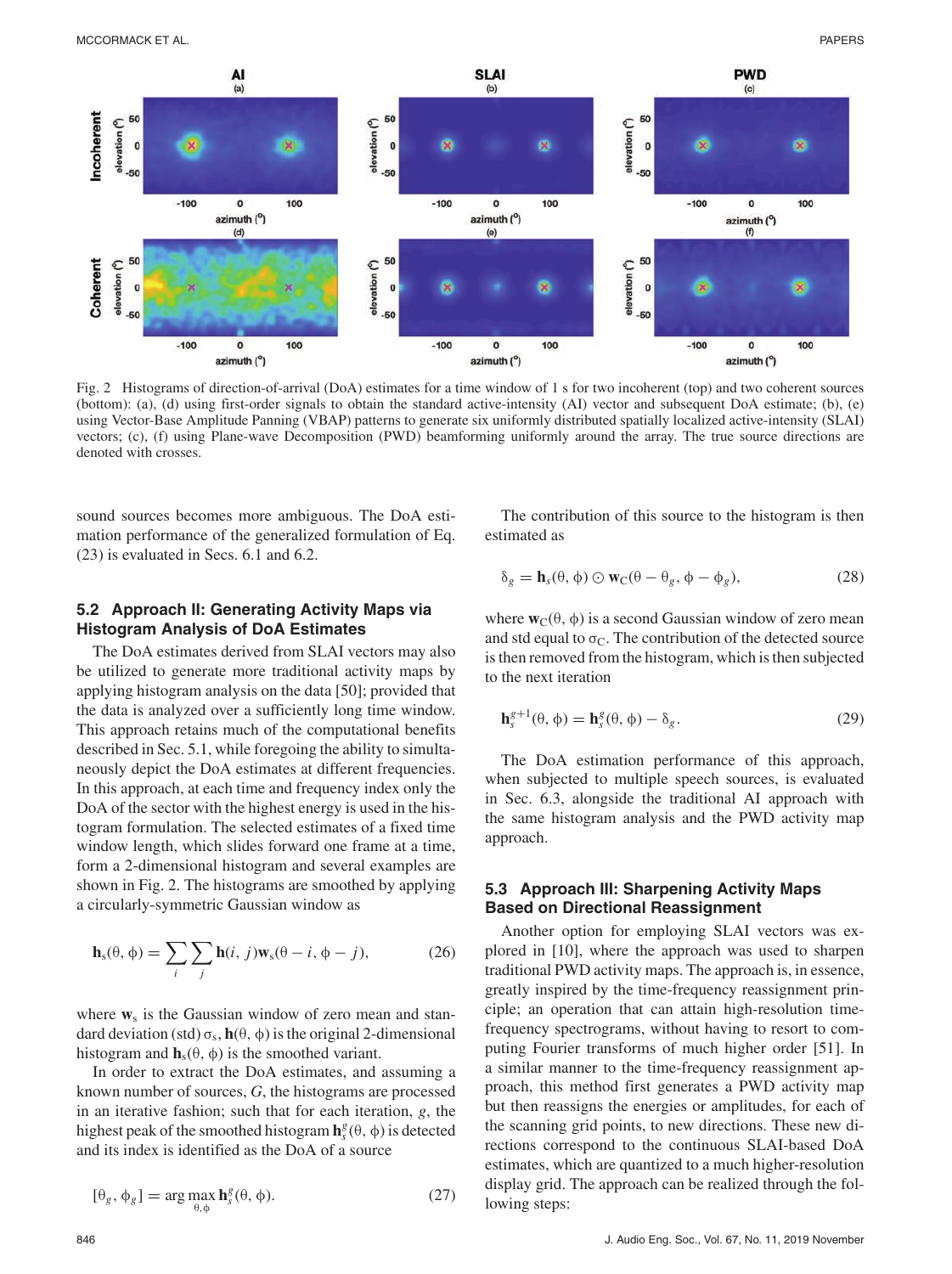

Fig. 3 Third-order activity maps utilizing Plane-wave Decomposition (PWD) (left) and the directional reassignment approach upscaled to 20th order (middle); both using a uniform scanning grid of 900 points. A 20th order PWD activity map is provided as reference (right). Two free-field sound scenes are depicted with 4 (top) and 10 (bottom) sources, respectively. The true source directions are denoted with crosses.

- (a) Compute the spatially localized pressure and velocity signals as in Eq. (14), for every direction  $\Omega_j$  of a low-density scanning grid.
- (b) Derive the energy of the spatially localized pressure signals to generate a base-line activity map; note that when using the hypercardioid weights of Eq. (19), this base-line is equivalent to a traditional PWD activity map.
- (c) Compute the SLAI vectors as in Eq. (12), and derive the DoAs  $\Phi_i$  for each scanning grid direction.
- (d) Reassign the sector energy based on the corresponding DoAs.

This reassignment operation (d) may be conducted in a variety of ways. The most computationally efficient approach is to quantize the DoA estimates to the nearest display grid points and subsequently accumulate the energy of the spatially localized pressure signals for each point. In the trivial case of a single plane wave source in a freefield, the DoA estimates for all scanning grid directions will be that of the true source direction regardless of the beamformer look-directions. Therefore, the energy of all the spatially localized pressure signals will be accumulated at the same point [38]. In order to preserve the energy in this case, i.e., for the peak in the reassigned activity map to have the same energy as that of the PWD activity map, and assuming a uniformly-distributed scanning grid, the sector beamformers must be normalized to preserve energy as

$$
\beta_{EP} \sum_{j=1}^{J} |w(\Omega_j, \Omega)|^2 = 1
$$
 with  $\beta_{EP} = \frac{(L+1)^2}{J}$ . (30)

Alternatively, one may also reassign by re-encoding the PWD signals  $a_j = \mathbf{w}^{\text{H}}(\Omega_j)$ s into a higher-order  $\hat{L} > L$ , and subsequently compute the activity map using the traditional PWD approach on the resulting sharpened SH signals  $s_f$ 

$$
\mathbf{s}_{\hat{L}} = \sum_{j=1}^{J} a_j \mathbf{y}_{\hat{L}}(\Phi_j),\tag{31}
$$

where  $\mathbf{y}_i(\Phi_i)$  is the vector of SHs for the analyzed DoA. This ultimately results in a smoother activity map, at the cost of increased computation; although, it should be noted that the SH weights for encoding may be generated offline in an initialization stage. Furthermore, in this case, the sector beamformers should meet an amplitude-preserving condition, such as

$$
\beta_{AP} \sum_{j=1}^{J} w(\Omega_j, \Omega) = 1 \quad \text{with} \quad \beta_{AP} = \frac{4\pi}{J}.
$$
 (32)

Some third-order examples of the PWD approach and the reassignment method up-scaled to 20th order are presented in Fig. 3, which utilized a 900-point uniformly distributed scanning grid. It can be observed that for sources that are in close proximity to each other, the energy tends to migrate in-between them. However, the reassigned activity maps are still generally closer to a PWD reference of much higher order, as is further demonstrated in Sec. 6.4.

## **6 EVALUATION**

## **6.1 DoA Estimation of a Single Source in a Diffuse Field**

To illustrate the direction-dependent performance of the SLAI-based DoA estimation approach, as described in Sec. 4.3, a white noise source was placed in a simulated diffuse-field ( $SNR = 6$  dB). This field was approximated by 1442 uncorrelated white noise sources uniformly distributed around the sphere. The single white noise source was then panned in each of the 1442 grid directions and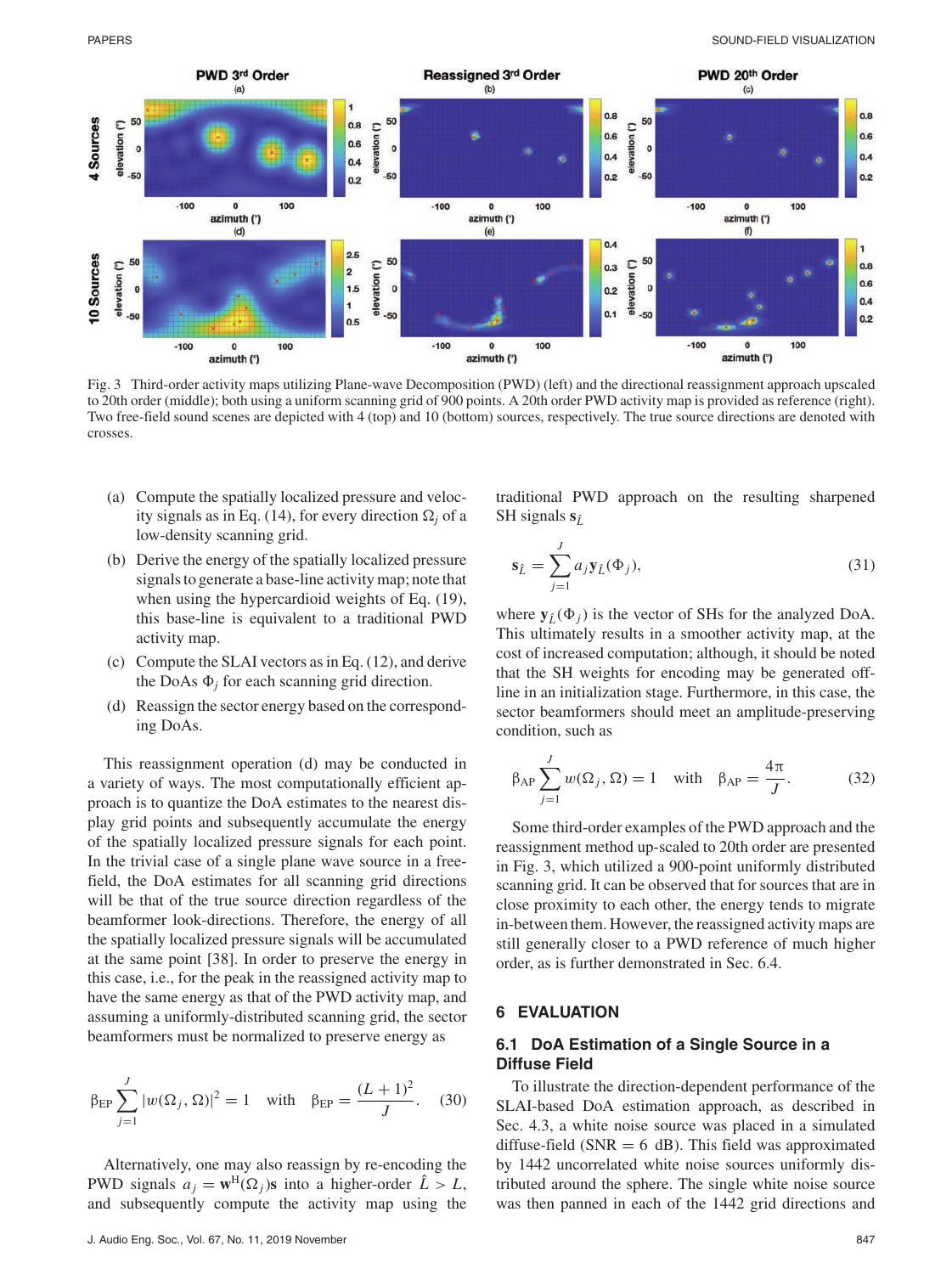

Fig. 4 The Mean Estimation Error (MEE) averaged over 0.5 s when panning a single source around a sphere using a uniform grid of 1442 points in a diffuse-field (SNR  $= 6$  dB), including the mean and standard deviations (a) when using the standard active-intensity (AI) vector of Eq. (10) and (b), (c), (d) when employing 4, 9, and 16 uniformly distributed SLAI vectors using Eq. (23), with second, third, and fourth-order signals, respectively. The sector directions are depicted with lines protruding from the origin. The mean and standard deviations were as follows: no sectors: [14.61◦, 0.79], 4 sectors: [9.88◦, 2.02], 9 sectors: [7.37◦, 2.28], and 16 sectors: [6.42◦, 2.11].

the Mean Estimation Error (MEE) between the true source direction and the estimated direction was derived as [52]

$$
\text{MEE} = \frac{1}{N_{\text{F}}} \sum_{f} \cos^{-1}(\mathbf{v}_{\text{f}}^{\text{T}} \hat{\mathbf{v}}_{\text{f}})
$$
(33)

where  $\mathbf{v}_f$  and  $\hat{\mathbf{v}}_f$  are unit vectors for the true and estimated DoAs, respectively; and  $N_F = 128$  is the number of frequency bands used for the analysis.

Fig. 4(a) depicts the direction-dependent MEE for each source direction when utilizing the standard AI vector to derive the DoA estimate. It can be observed that the error is quite uniform, with a mean and standard deviation of 14.61◦ and 0.79, respectively. Figs. 4(b)–(d) depict the direction-dependent MEE when estimating the DoA using the SLAI vectors of Eq.  $(23)$ , for orders  $L = [2, 3, 4]$  and  $S = L<sup>2</sup>$  uniformly distributed sectors, respectively. Note that the DoA estimate with the highest sector energy was selected for the plotting. Although the variance is generally higher, the SLAI-based DoA estimates yield lower error on average, with the MEE minimally corresponding to the center of each sector. It can be further observed that the higher the order and the more sound-field segregation, the more accurate the estimates become.

## **6.2 DoA Estimation of Multiple Sound Sources in Simulated Environments**

In order to investigate the DoA estimation performance of the generalized SLAI approach using Eq. (23), when it is presented with multiple sound sources in a more typical environment, several simulations were performed using the MCRoomSim ray-based multichannel acoustical modeler [53]. The *MediumRoom* preset was selected for the first simulation; this configures the room dimensions, absorption coefficients, and scattering coefficients to resemble a typical 10 x 8 x 3 m rectangular office room with broadband reverberation time (RT60) of approximately 0.3 s.

The receiver position was placed directly in the center of the room, with the simulator quantizing and subsequently convolving the received rays with a grid of measured IRs of a real Eigenmike32; a rigid spherical microphone array



Fig. 5 The Mean Estimation Error (MEE) values when utilizing the spatially localized active-intensity (SLAI) approach with different orders and number of sectors. The markers denote the individual direction-of-arrival (DoA) estimates per source, whereas the lines denote the mean of the DoA estimates for each number of sources (where applicable); adopted from [7].

with 32 sensors. This provided the 32 simulated microphone array signals. Varying numbers of sound sources (between 1 and 8) were then introduced into the simulated room 1 m from the receiver position. The microphone array signals were encoded into SH signals using theoretical filters, as described in Sec. 2, for each test case and were band-passed to retain only frequencies between 1 and 5 kHz, where the spatial performance is high [15].

For the following results, the MEE was averaged using a weighted-sum over a 2 s window, for each DoA estimate extracted from SLAI vectors, the weights for which were derived from the normalized sector energies. Fig. 5(a) depicts the results of a MediumRoom simulation, where uncorrelated white-noise sound sources were introduced into each sector one by one, up to the number of sectors utilized for each processing order  $S = 2L$ . In Fig. 5(b), the same approach was employed using the 49 x 19 x 18 m *ConcertHall* preset; with broadband RT60 of 2.4 s. Figs. 5(c)–(d) used the same approach as Figs.  $5(a)$ –(b), only the white-noise sound sources were replaced by mono audio files, which were (in the corresponding order of introduction): male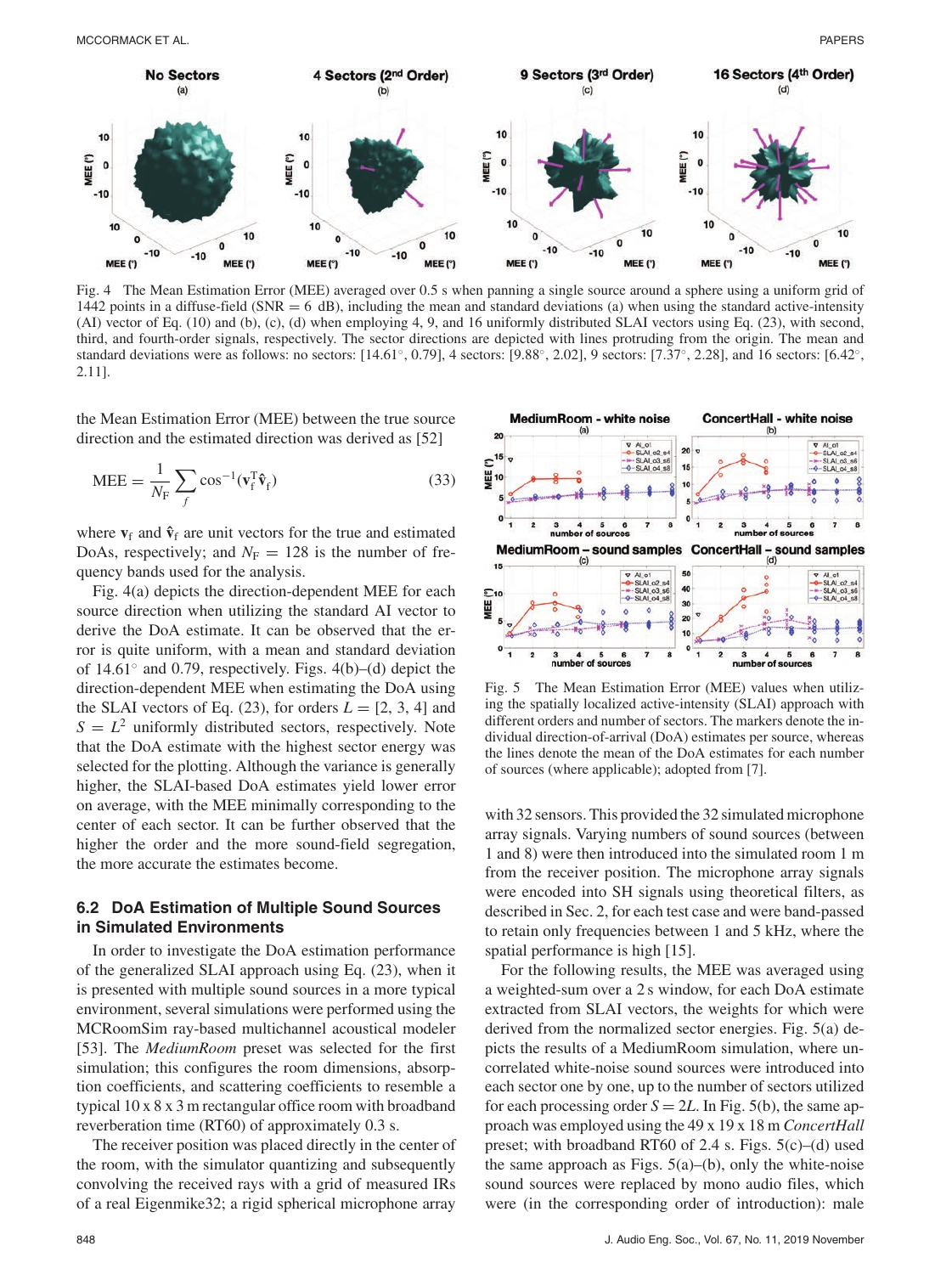speech, female speech, cello, trumpet, piano, birds with background noise, clapping, and, finally, an acoustic guitar. The sound files were all normalized to have identical peak level.

For a single source, it can be observed in Figs.  $5(a)$ – $(d)$ that the SLAI approach of Eq. (23) yields a reduced MEE for all single source cases. This is because the sector-based approach essentially provides some degree of dereverberation, as the reflections and diffuse sound present in the other sectors have reduced influence on the DoA estimate. As the number of sources increases, it can be observed that the general trend is an increase in the MEE, while on the other hand, the higher the SH order and number of sectors, the lower the MEE becomes. There are some outliers, such as the test cases that employed four sources encoded into second-order SH signals in Figs. 5(b)–(c), which performed better than three sources. This could possibly be rectified by rotating the sound-field, such that the reflections of interfering sound sources for each sector are shifted away from any problematic reflecting surfaces. Furthermore, when comparing the DoA estimation performance between the whitenoise sources and the audio sound sources, the silent periods in the mono audio may have led to the observable discrepancy between them, since diffuse-field DoA estimates may have been included into the weighted average.

## **6.3 DoA Estimation of Multiple Sound Sources Utilizing the Histogram Approach**

In the next simulation, the DoA accuracy of the histogram approach described in Sec. 5.2, was evaluated with between one and six simultaneous speech sources. For these results, the SLAI design of Eq. (23) was employed, with a fixed number of six sectors. A 5.5 x 6 x 3 m sized office room with  $RT60 = 0.3$  s was simulated also using MCRoomSim, and a virtual Eigenmike array was placed in the center of the room. The speech sources were then introduced into the simulation, one meter away from the array in the center of each sector. For the formation of the histograms, the fixed length time window was set to one second, and the std of the smoothing and contribution Gaussian windows was  $\sigma_S = 10^\circ$  and  $\sigma_C = 40^\circ$ , respectively. For each number of sources, the MEE was evaluated in a similar manner as in Eq. (33):

$$
\text{MEE} = \frac{1}{N_P N_{\text{T}} G} \sum_{p, t, g} \cos^{-1} \left( \mathbf{v}_{ptg}^{\text{T}} \hat{\mathbf{v}}_{ptg} \right), \tag{34}
$$

where the mean is taken over all possible combinations of the sources around the array  $N_{\rm P}$ , all time frames  $N_{\rm T}$ , and all simultaneously active speakers *G*, using estimates that exhibited a DoA estimation error lower than 15◦. Given that the sources are at the center of each sector, the value  $N_P$ differs for each number of sources, defined as the binomial coefficient  $N_P = \begin{pmatrix} 6 \\ G \end{pmatrix}$ .

In Fig. 6, the MEE results for the DoA estimation are depicted when utilizing the SLAI vector approach and the standard AI vector and PWD activity map approaches. The different SNR conditions were attained via appropriate introduction of additive Gaussian white noise into the sim-



Fig. 6 Mean Estimation Error (MEE) of histogram direction-ofarrival (DoA) estimates for incoherent (I) and coherent (C) speech sources and corresponding success rate scores in a simulated environment of  $RT60 = 0.3$  s.

ulation. Also provided are tables with success rate scores (SRS), which are the percentage of estimates where the error satisfied the threshold of 15◦. It is encouraged by the authors that the MEE results should be interpreted alongside these accompanying SRS. It can be observed that the error of the AI approach is always greater than both the SLAI and PWD approaches, as it also exhibits the worst SRS. In the case of coherent sources, the AI method struggles to attain estimates with an error lower than 50%. This inability of the AI approach to properly address coherent sources is also visually depicted in Fig. 2(d), where the majority of the estimates tend to fall in between the true position of the two coherent sources. In the same figure, the PWD approach appears to correctly estimate the DoA of both coherent and incoherent sources; however, it tends to yield more noisy histograms when compared to the SLAI approach. The superiority of the SLAI-based approach is also reflected both in the MEE results, as well as in the SRS values for all the test cases.

## **6.4 Sharpening of Traditional PWD Activity Maps via Directional Reassignment**

To evaluate the performance of employing SLAI-based DoA estimates to sharpen traditional PWD activity maps,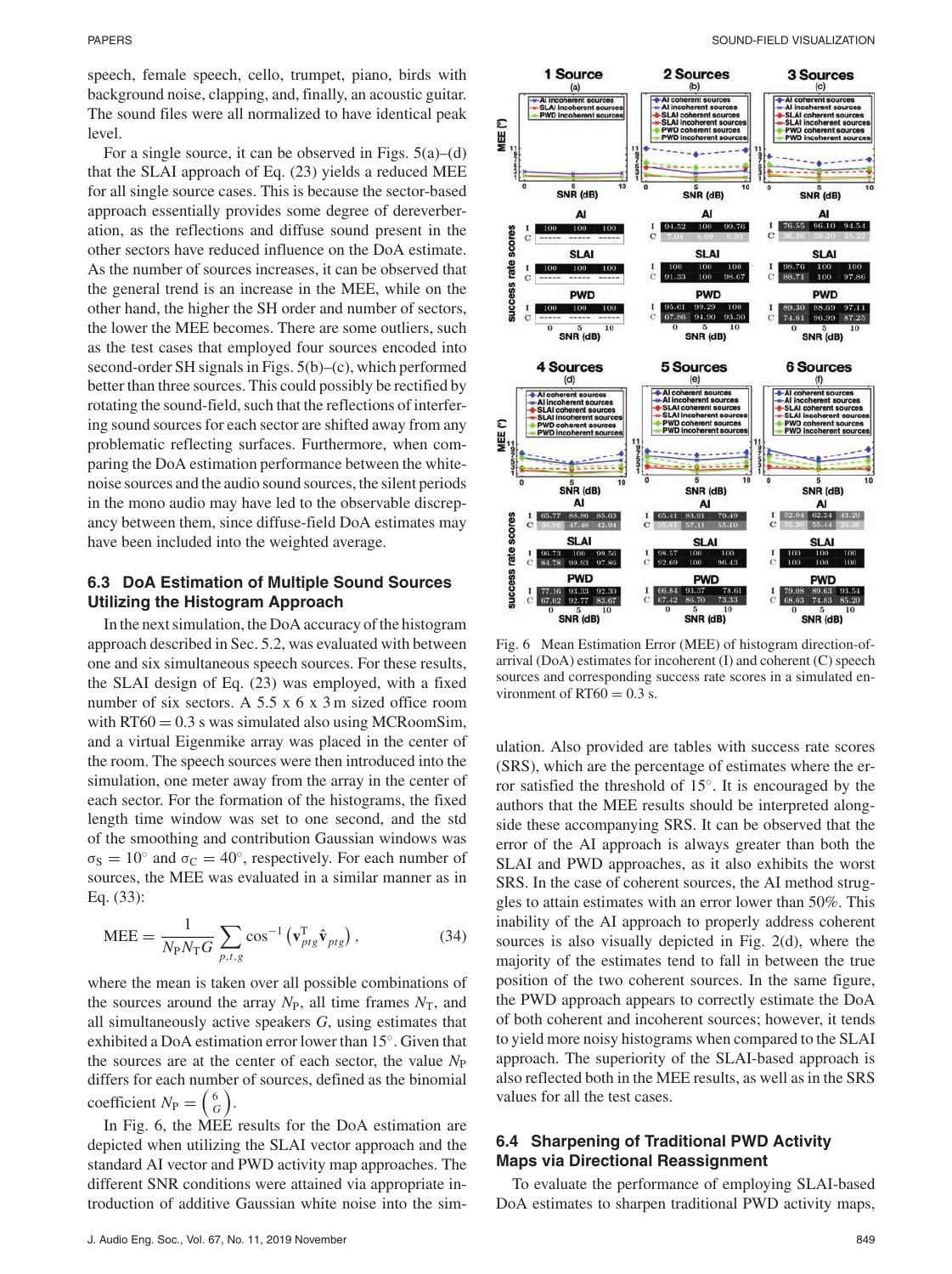

Fig. 7 The means and 95% confidence intervals of the root-meansquare error (RMSE) values derived from the residual, which corresponds to how dissimilar the output activity maps are, when compared to the 20th-order Plane-wave Decomposition (PWD) reference case; adapted from [10].

as described in Sec. 5.3, several sound scenes were synthesized with between 1 and 6 incoherent noise sources at various SNRs. These sound scenes were encoded into both second and third-order. The PWD activity maps, both with and without directional reassignment, were then generated. Note that the reassignment was up-scaled to the 20th order as in Eq. (31). These activity maps were then subtracted from a 20th-order PWD activity map, which served as the high-resolution reference case, and the root-mean-square error (RMSE) of the residual was subsequently computed. This process was repeated 100 times with randomly assigned source directions for each case. The means and 95% confidence intervals for the RMSE at the various SNR values and number of sources are shown in Fig. 7.

It can be observed that the reassignment approach yields a lower RMSE than the traditional PWD for the majority of test cases, where the performance benefit of the reassignment approach is inversely proportional to the SNR of the scene. For negative SNR values, the RMSE increases more drastically and eventually converges to that of the performance of the PWD approach. Therefore, even in the worst case scenario, the reassignment approach yields results that are never inferior to the PWD method.

## **7 SUMMARY AND CONCLUSION**

This article has detailed and evaluated three approaches to sound-field visualization, which all employ the use of spatially localized active-intensity (SLAI) vectors. These SLAI vectors are simply active-intensity (AI) vectors that are derived after the sound-field has been spatially weighted. This subsequently biases the AI vector into favoring energetic contributions made within a certain spatially localized sector. Provided that sound sources and/or reflections can be segregated into their own sector, the approach has been shown to be more robust than the traditional AI approach.

Once a sound-field has been segregated and multiple DoA estimates extracted from the SLAI vectors, the soundfield may be visualized by either: (I) directly depicting the estimates as icons, with their relative size dictated by the corresponding energy of each sector; (II) generating traditional activity maps via histogram analysis of the DoA estimates; or (III) by using the DoA estimates to reassign energy and subsequently sharpen traditional beamformerbased activity maps.

Since the SLAI-based DoA estimates are continuous, they may be quantized to a grid of much higher density than would be practical for scanning-based alternatives. Furthermore, as much of the required computations for these approaches may be performed during an initialization stage, the run-time computational complexity remains relatively low. Additionally, unlike many high-resolution sound-field visualization alternatives, these approaches do not require an estimation of the number of sources and make no assumptions regarding the sound-field conditions. Following multiple evaluations comprising various simulated acoustical environments it was found that the SLAI-based approaches are more robust in identifying the DoA of multiple sound sources when compared to the traditional AI approach. Finally, when compared to the PWD approach of the same order, the reassignment approach yielded activity maps which more closely resembled the selected highresolution reference.

## **8 ACKNOWLEDGMENTS**

This research has received funding from the Aalto University Doctoral School of Electrical Engineering and the Academy of Finland project no 317341. This work was also supported by the Italian Ministry of Economic Development (MISE), FUND FOR THE SUSTAIN-ABLE GROWTH (F.C.S.) under grant agreement (CUP) B48I15000130008, project VASM (Vehicle Active Sound Management).

#### **9 REFERENCES**

[1] B. Rafaely, *Fundamentals of Spherical Array Processing*, vol. 8 (Springer, 2015).

[2] M. Brandstein and D. Ward, *Microphone Arrays: Signal Processing Techniques and Applications* (Springer Science & Business Media, 2013).

[3] S. Doclo and M. Moonen, "GSVD-Based Optimal Filtering for Multi-microphone Speech Enhancement," in *Microphone Arrays*, pp. 111–132 (Springer, 2001).

[4] O. Thiergart, M. Taseska, and E. A. Habets, "An Informed Parametric Spatial Filter Based on Instantaneous Direction-of-Arrival Estimates," *IEEE/ACM Trans. Audio, Speech and Lang. Proc. (TASLP)*, vol. 22, no. 12, pp. 2182– 2196 (2014).

[5] D. P. Jarrett, E. A. Habets, and P. A. Naylor, *Theory and Applications of Spherical Microphone Array Processing* (Springer, 2017).

[6] F. J. Fahy and V. Salmon, "Sound Intensity," *J. Acoust. Soc. Amer.*, vol. 88, no. 4, pp. 2044–2045 (1990).

[7] L. McCormack, S. Delikaris-Manias, A. Farina, D. Pinardi, and V. Pulkki, "Real-Time Conversion of Sensor Array Signals Into Spherical Harmonic Signals with Applications to Spatially Localized Sub-band Sound-Field Analysis," presented at the *144th Convention of the Audio Engineering Society* (2018 May), convention paper 9939.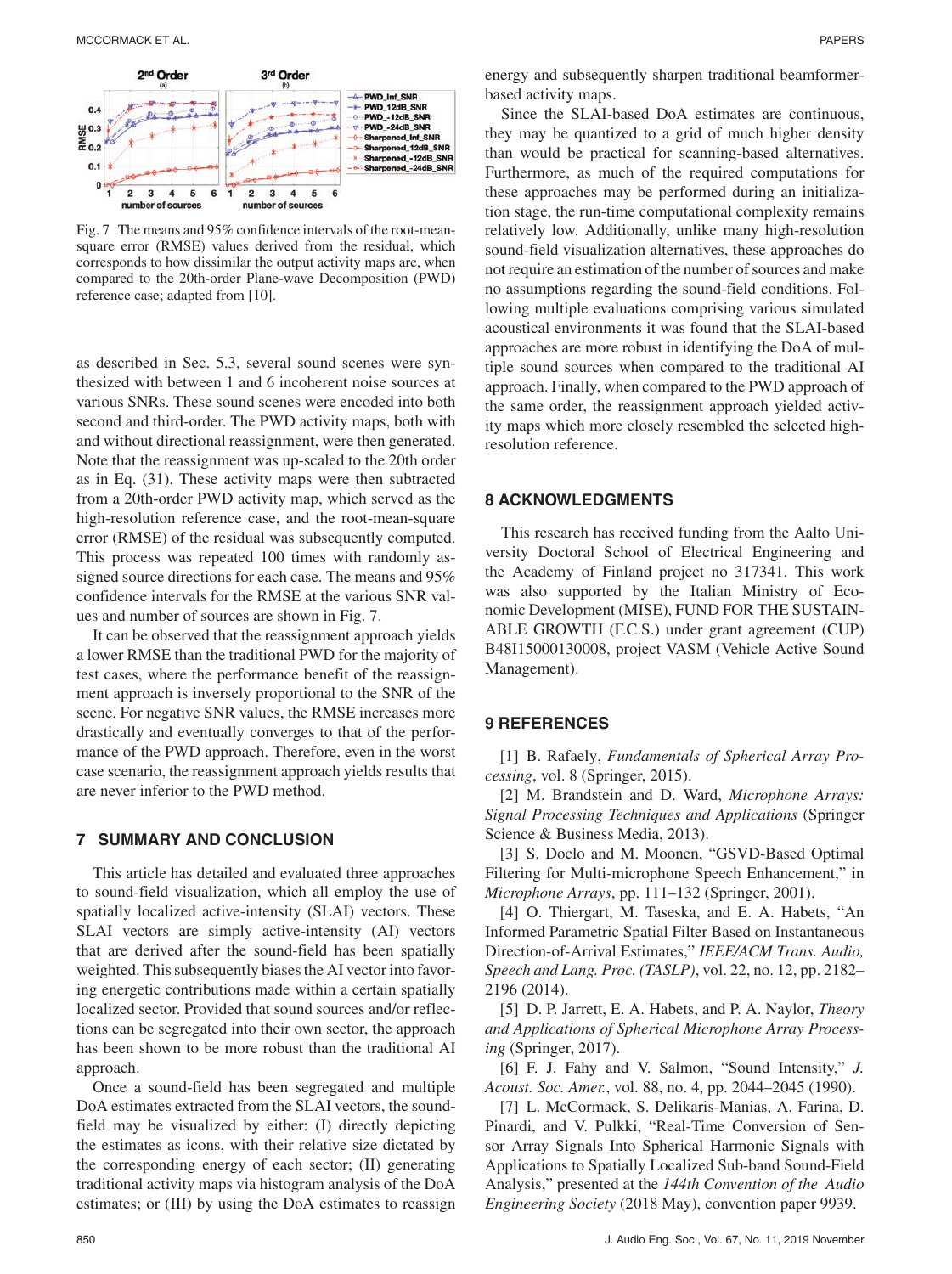[8] S. Delikaris-Manias, D. Pavlidi, A. Mouchtaris, and V. Pulkki, "DOA Estimation with Histogram Analysis of Spatially Constrained Active Intensity Vectors," *2017 IEEE International Conference on Acoustics, Speech and Signal Processing (ICASSP)*, pp. 526–530 (2017).

[9] S. Delikaris-Manias, L. McCormack, D. Pavlidi, and A. Mouchtaris, "Spatially Localized Direction of Arrival Estimation," *European Congress and Exposition on Noise Control Engineering (Euronoise)*, pp. 2549–2554 (2018).

[10] L. McCormack, A. Politis, and V. Pulkki, "Sharpening of Angular Spectra Based on a Directional Re-Assignment Approach for Ambisonic Sound-Field Visualization," *ICASSP 2019-2019 IEEE International Conference on Acoustics, Speech and Signal Processing (ICASSP)*, pp. 576–580 (2019).

[11] H. L. Van Trees, *Optimum Array Processing: Part IV of Detection, Estimation, and Modulation Theory* (John Wiley & Sons, 2004).

[12] M. A. Gerzon, "Periphony: With-Height Sound Reproduction," *J. Audio Eng. Soc.*, vol. 21, no. 1, pp. 2–10 (1973).

[13] E. G. Williams, *Fourier Acoustics: Sound Radiation and Nearfield Acoustical Holography* (Academic Press, 1999).

[14] H. Teutsch, *Modal Array Signal Processing: Principles and Applications of Acoustic Wavefield Decomposition*, vol. 348 (Springer, 2007).

[15] S. Moreau, J. Daniel, and S. Bertet, "3D Sound Field Recording with Higher Order Ambisonics—Objective Measurements and Validation of Spherical Microphone," presented at the *120th Convention of the Audio Engineering Society* (2006 May), convention paper 6857.

[16] C. T. Jin, N. Epain, and A. Parthy, "Design, Optimization and Evaluation of a Dual-Radius Spherical Microphone Array," *IEEE/ACM Trans. Audio, Speech and Lang. Proc. (TASLP)*, vol. 22, no. 1, pp. 193–204 (2014).

[17] A. Politis and H. Gamper, "Comparing Modeled and Measurement-Based Spherical Harmonic Encoding Filters for Spherical Microphone Arrays," presented at the *2017 IEEE Workshop on Applications of Signal Processing to Audio and Acoustics (WASPAA)* (2017).

[18] A. Farina, S. Campanini, L. Chiesi, A. Amendola, and L. Ebri, "Spatial Sound Recording With Dense Microphone Arrays," presented at the *AES 55th International Conference: Spatial Audio* (2014 Aug.), conference paper P-10.

[19] C. Schörkhuber and R. Höldrich, "Ambisonic Microphone Encoding With Covariance Constraint," *Proceedings of the International Conference on Spatial Audio* (2017).

[20] D. P. Jarrett, E. A. Habets, and P. A. Naylor, "3D Source Localization in the Spherical Harmonic Domain Using a Pseudointensity Vector," *2010 18th European Signal Processing Conference*, pp. 442–446 (2010).

[21] D. L. Alon and B. Rafaely, "Spatial Decomposition by Spherical Array Processing," in *Parametric Time-Frequency Domain Spatial Audio*, pp. 25–48 (Wiley Online Library, 2017).

[22] M. D. Zoltowski, "On the Performance Analysis of the MVDR Beamformer in the Presence of Correlated Interference," *IEEE Trans. Acoust., Speech, and Signal Proc.*, vol. 36, no. 6, pp. 945–947 (1988).

[23] D. P. Jarrett and E. A. Habets, "On the Noise Reduction Performance of a Spherical Harmonic Domain Tradeoff Beamformer," *IEEE Signal Proc. Lett.*, vol. 19, no. 11, pp. 773–776 (2012).

[24] S. Delikaris-Manias and V. Pulkki, "Cross Pattern Coherence Algorithm for Spatial Filtering Applications Utilizing Microphone Arrays," *IEEE Trans. Audio, Speech, and Lang. Proc.*, vol. 21, no. 11, pp. 2356–2367 (2013).

[25] S. Delikaris-Manias, J. Vilkamo, and V. Pulkki, "Signal-Dependent Spatial Filtering Based on Weighted-Orthogonal Beamformers in the Spherical Harmonic Domain," *IEEE/ACM Trans. Audio, Speech and Lang. Proc. (TASLP)*, vol. 24, no. 9, pp. 1507–1519 (2016).

[26] L. McCormack, S. Delikaris-Manias, and V. Pulkki, "Parametric Acoustic Camera for Real-Time Sound Capture, Analysis and Tracking," *Proceedings of the 20th International Conference on Digital Audio Effects (DAFx-17)*, pp. 412–419 (2017).

[27] K. Han and A. Nehorai, "Improved Source Number Detection and Direction Estimation With Nested Arrays and ULAs Using Jackknifing," *IEEE Trans. Signal Proc.*, vol. 61, no. 23, pp. 6118–6128 (2013).

[28] K. M. Wong, Q.-T. Zhang, J. P. Reilly, and P. Yip, "On Information Theoretic Criteria for Determining the Number of Signals in High Resolution Array Processing," *IEEE Trans. Acoust., Speech, and Signal Proc.*, vol. 38, no. 11, pp. 1959–1971 (1990).

[29] R. Goossens and H. Rogier, "Unitary Spherical ES-PRIT: 2-D Angle Estimation With Spherical Arrays for Scalar Fields," *IET Signal Proc.*, vol. 3, no. 3, pp. 221–231 (2009).

[30] S. Tervo and A. Politis, "Direction of Arrival Estimation of Reflections From Room Impulse Responses Using a Spherical Microphone Array," *IEEE/ACM Trans. Audio, Speech and Lang. Proc. (TASLP)*, vol. 23, no. 10, pp. 1539–1551 (2015).

[31] L. Bianchi, M. Verdi, F. Antonacci, A. Sarti, and S. Tubaro, "High Resolution Imaging of Acoustic Reflections With Spherical Microphone Arrays," presented at the *2015 IEEE Workshop on Applications of Signal Processing to Audio and Acoustics (WASPAA)* (2015).

[32] B. Gunel, H. Hacihabiboglu, and A. M. Kondoz, "Acoustic Source Separation of Convolutive Mixtures Based on Intensity Vector Statistics," *IEEE Trans. Audio, Speech and Lang. Proc.*, vol. 16, no. 4, p. 748 (2008).

[33] O. Thiergart, R. Schultz-Amling, G. Del Galdo, D. Mahne, and F. Kuech, "Localization of Sound Sources in Reverberant Environments Based on Directional Audio Coding Parameters," presented at the *127th Convention of the Audio Engineering Society* (2009 Oct.), convention paper 7853.

[34] S. Tervo, "Direction Estimation Based on Sound Intensity Vectors," *17th European Signal Processing Conference, 2009*, pp. 700–704 (2009).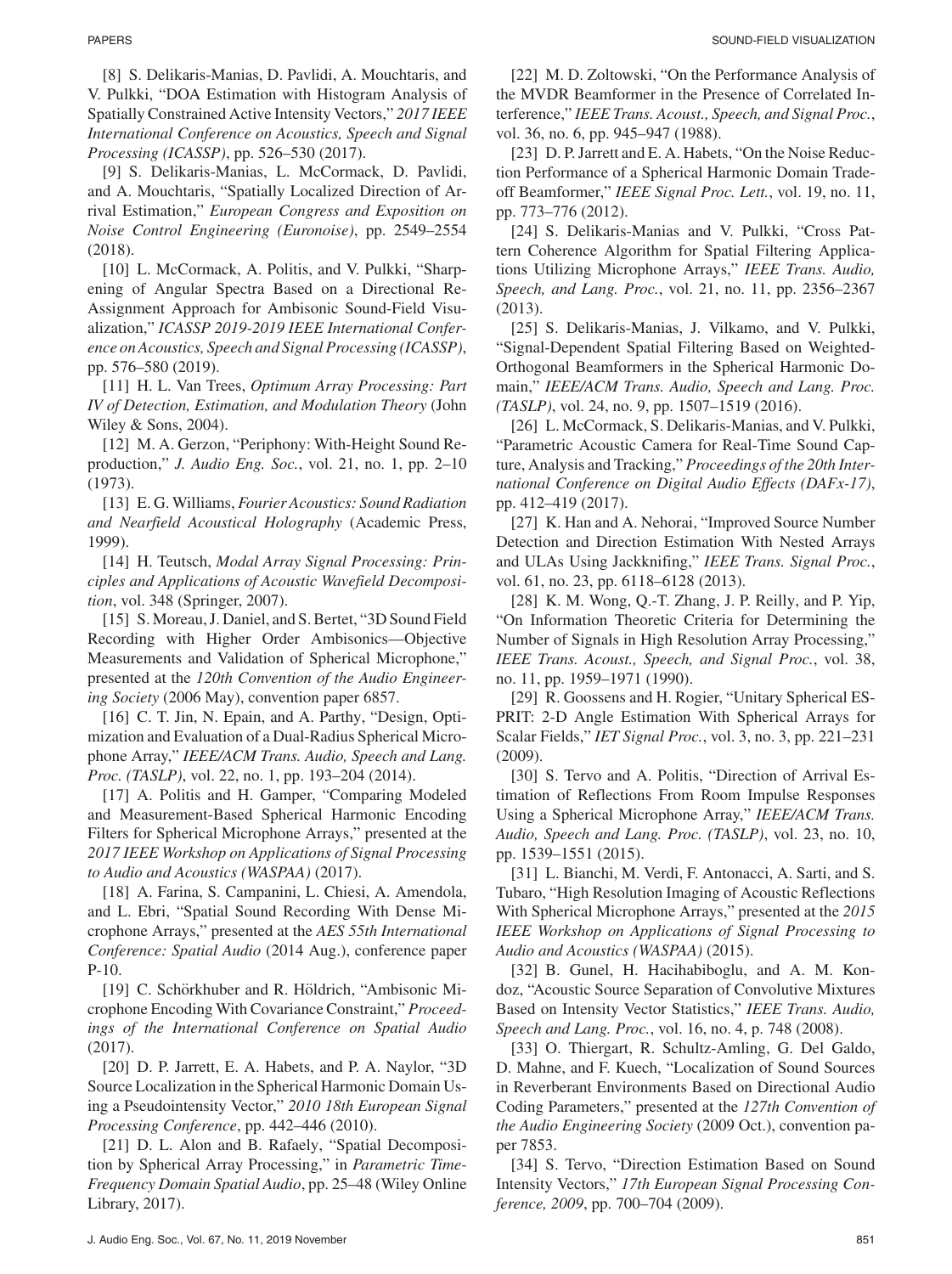[35] D. Levin, E. A. Habets, and S. Gannot, "On the Angular Error of Intensity Vector Based Direction of Arrival Estimation in Reverberant Sound Fields," *J. Acoust. Soc. Amer.*, vol. 128, no. 4, pp. 1800–1811 (2010).

[36] V. Pulkki, "Spatial Sound Reproduction with Directional Audio Coding," *J. Audio Eng. Soc.*, vol. 55, pp. 503– 516 (2007 Jun.).

[37] V. Pulkki, A. Politis, M.-V. Laitinen, J. Vilkamo, and J. Ahonen, "First-Order Directional Audio Coding (DirAC)," in *Parametric Time-Frequency Domain Spatial Audio*, pp. 89–138 (John Wiley & Sons, 2007).

[38] A. Politis, J. Vilkamo, and V. Pulkki, "Sector-Based Parametric Sound Field Reproduction in the Spherical Harmonic Domain," *IEEE J. Selec. Topics Signal Proc.*, vol. 9, no. 5, pp. 852–866 (2015).

[39] A. Politis, L. McCormack, and V. Pulkki, "Enhancement of Ambisonic Binaural Reproduction Using Directional Audio Coding with Optimal Adaptive Mixing," presented at the *IEEE Workshop on Applications of Signal Processing to Audio and Acoustics* (2017).

[40] A. Politis and V. Pulkki, "Acoustic Intensity, Energy-Density and Diffuseness Estimation in a Directionally-Constrained Region," *arXiv:1609.03409* (2016).

[41] R. Baumgartner, H. Pomberger, and M. Frank, "Practical Implementation of Radial Filters for Ambisonic Recordings," presented at the *Proc. Int. Conf. Spatial Audio (ICSA)* (2011).

[42] B. Bernschütz, C. Pörschmann, S. Spors, and S. Weinzierl, "Soft-Limiting der modalen Amplitudenverstärkung bei sphärischen Mikrofonarrays im Plane Wave Decomposition Verfahren,"*Proceedings of the 37th Deutsche Jahrestagung für Akustik (DAGA)*, pp. 661–662 (2011).

[43] S. Lösler and F. Zotter, "Comprehensive Radial Filter Design for Practical Higher-Order Ambisonic Recording," *Fortschritte der Akustik (DAGA)*, pp. 452–455 (2015).

[44] F. Zotter, "A Linear-Phase Filter-Bank Approach to Process Rigid Spherical Microphone Array Recordings," presented at the *Proc. IcETRAN* (2018).

[45] H. Hacihabiboglu, "Theoretical Analysis of Open Spherical Microphone Arrays for Acoustic Intensity Measurements," *IEEE/ACM Trans. Audio, Speech and Lang. Proc. (TASLP)*, vol. 22, no. 2, pp. 465–476 (2014).

[46] A. Politis, *Microphone Array Processing for Parametric Spatial Audio Techniques*, *Ph.D. thesis*, Aalto University, Finland (2016).

[47] F. Zotter and M. Frank, "All-Round Ambisonic Panning and Decoding," *J. Audio Eng. Soc.*, vol. 60, pp. 807– 820 (2012 Oct.).

[48] V. Pulkki, "Virtual Sound Source Positioning Using Vector Base Amplitude Panning," *J. Audio Eng. Soc.*, vol. 45, pp. 456–466 (1997Jun.).

[49] A. Farina and L. Tronchin, "3D Sound Characterization in Theaters Employing Microphone Arrays," *Acta acustica united with Acustica*, vol. 99, no. 1, pp. 118–125 (2013).

[50] D. Pavlidi, S. Delikaris-Manias, V. Pulkki, and A. Mouchtaris, "3D DOA Estimation of Multiple Sound Sources Based on Spatially Constrained Beamforming Driven by Intensity Vectors," *2016 IEEE International Conference on Acoustics, Speech and Signal Processing (ICASSP)*, pp. 96–100 (2016).

[51] P. Flandrin, F. Auger, and E. Chassande-Mottin, "Time-Frequency Reassignment: From Principles to Algorithms," in *Applications in Time-Frequency Signal Processing*, p. 102 (CRC Press, 2003).

[52] S. Delikaris-Manias, D. Pavlidi, V. Pulkki, and A. Mouchtaris, "3D Localization of Multiple Audio Sources Utilizing 2D DOA Histograms," *2016 24th European Signal Processing Conference (EUSIPCO)*, pp. 1473–1477 (2016).

[53] A. Wabnitz, N. Epain, C. Jin, and A. Van Schaik, "Room Acoustics Simulation for Multichannel Microphone Arrays," *Proceedings of the International Symposium on Room Acoustics*, pp. 1–6 (2010).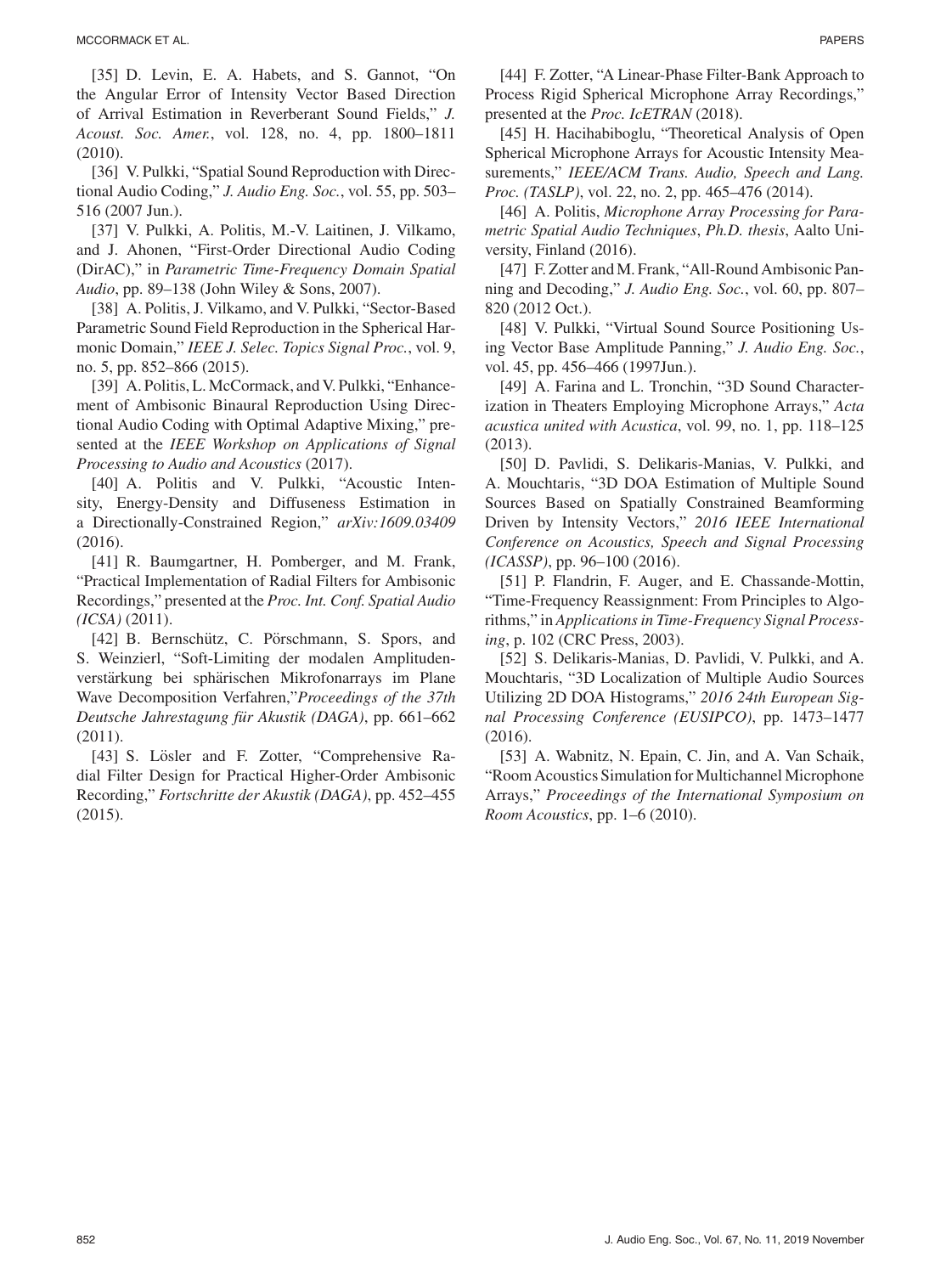



Leo McCormack Symeon Delikaris-Manias Archontis Politis Despoina Pavlidi







Angelo Farina Daniel Pinardi Ville Pulkki



**THE AUTHORS**



Leo McCormack received his M.Sc. degree in computer communications and information sciences, majoring in acoustics and audio technology, at Aalto University, Finland, and his B.Sc. in music technology and audio systems at the University of Huddersfield, UK. He was a student intern at Fraunhofer IIS, Erlangen, Germany, in 2013–2014 and received an AES Convention "best peer-reviewed paper" award in 2018. He is currently a doctoral candidate for the Department of Signal Processing and Acoustics at Aalto University, Finland, researching into parametric spatial audio technologies. His research interests include signal processing for sound-field manipulation and reproduction, microphone and hydrophone array processing, and sound source localization. Leo McCormack is also a lead developer for the open-source SPARTA and COM-PASS audio plug-in libraries and is a member of the Audio Engineering Society and IEEE Signal Processing Society.

•

Dr. Symeon Delikaris-Manias received his D.Sc. in electrical engineering with distinction at Aalto Acoustics Lab at Aalto University, Finland, his M.Sc. degree in sound and vibration from the Institute of Sound and Vibration Research (ISVR), UK, and his B.Sc. degree in mathematics from the University of Crete, Greece. He received awards from the Audio Engineering Society, The Foundation of Aalto Science and Technology, the Nokia Foundation, and the International College of the European University of Brittany. He is an editor and author of the first parametric spatial audio book from Wiley and IEEE Press. Between 2008– 2010, he was employed by GSacoustics in London working on acoustic modeling and auralization of concert halls. In 2010–2011 he was at the Center for Virtual Reality, Brest, France, developing and evaluating multichannel recording and reproduction techniques for virtual reality applications. His main research interests are signal-dependent spatial audio processing, array signal processing, and underwater spatial audio. Delikaris-Manias is a member of IEEE Signal Processing Society. In his free time he enjoys scuba diving.

•

Archontis Politis obtained his M.Eng. degree in civil engineering from Aristotle University, Thessaloniki, Greece, and his M.Sc. degree in sound & vibration studies from the Institute of Sound and Vibration Research (ISVR), Southampton, UK, in 2006 and 2008, respectively. From 2008 to 2010 he worked as a graduate acoustic consultant in Arup Acoustics, UK, and as a researcher in a joint collaboration between Arup Acoustics and the Glasgow School of Arts on architectural auralization using spatial sound techniques. In 2016 he obtained a Doctor of Science degree on parametric spatial sound recording and reproduction from Aalto University, Finland. He also completed an internship at the Audio and Acoustics Research Group of Microsoft Research during the summer of 2015. He received an AES Convention best student paper award in 2013. He has held workshops on parametric spatial audio processing, and he has co-authored a book on the topic, published in 2017. He is currently a post-doctoral researcher at Tampere University, Finland. His research interests include spatial audio technologies, virtual acoustics, array signal processing, and acoustic scene analysis.

• Despoina Pavlidi received the diploma degree in electrical and computer engineering in 2009 from the National Technical University of Athens (NTUA), Greece, and the M.Sc. and Ph.D. degrees in computer science in 2012 and 2018, respectively, from the Computer Science Department of the University of Crete, Greece. Since 2010 she is affiliated with the Institute of Computer Science at the Foundation for Research and Technology-Hellas (FORTH-ICS) and the Computer Science Department, University of Crete (UOC-CSD) as a research assistant. Since March 2019 she is also affiliated with the institute of Applied and Computational Mathematics at the Foundation for Research and Technology-Hellas (FORTH-IACM) as a postdoctoral Stavros Niarchos Foundation fellow. Her research interests include underwater acoustics, hyrdophone arrays, cetaceans passive localization, audio signal processing, microphone arrays, 2D and 3D